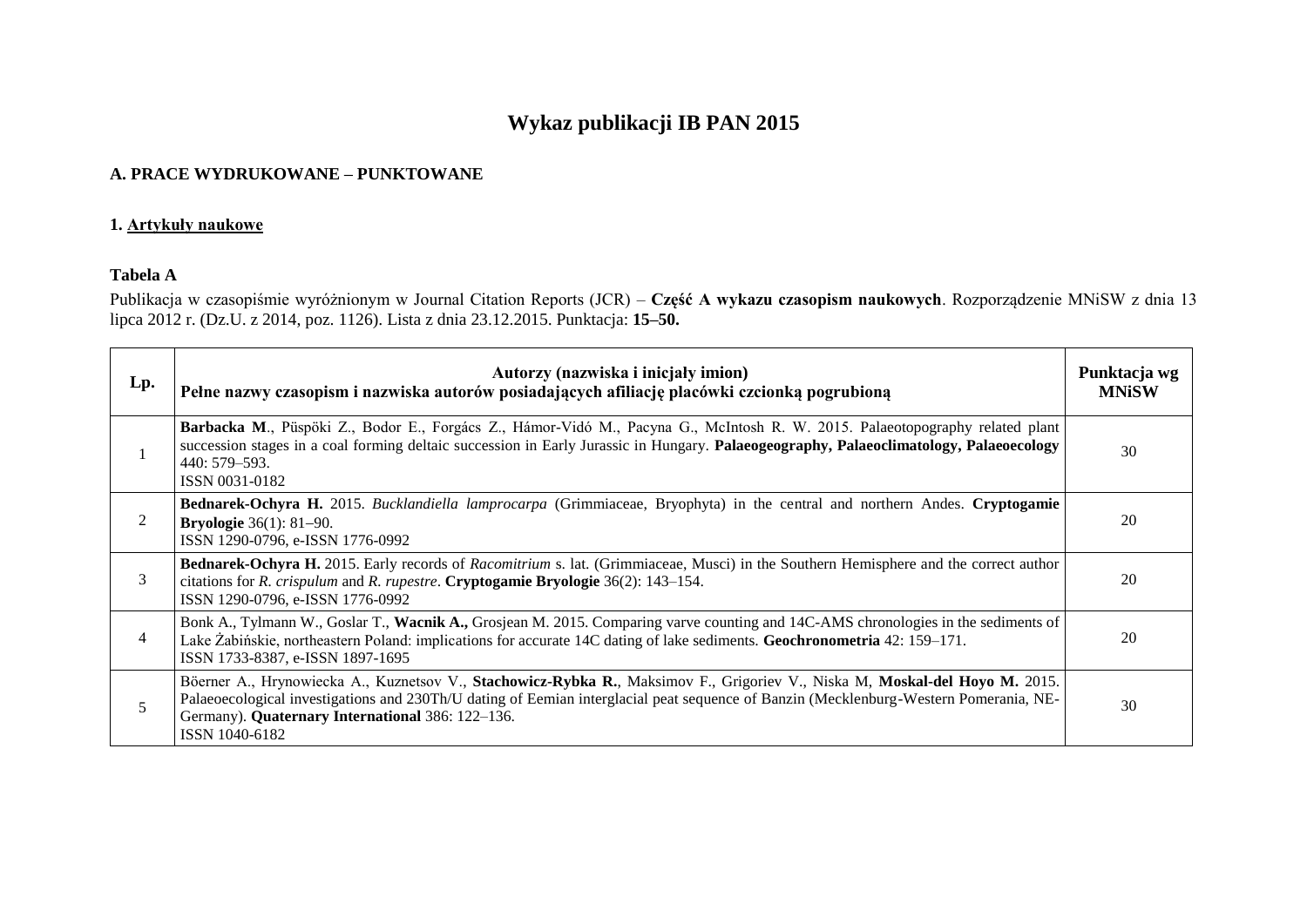| 6       | Cieślak E., Cieślak J. Szeląg, Z., Ronikier M. 2015. Genetic structure of Galium cracoviense (Rubiaceae): a naturally rare species with an<br>extremely small distribution range. Conservation Genetics 16: 929-938.<br>DOI 10.1007/s10592-015-0711-7<br>ISSN 1566-0621, e-ISSN 1572-9737                                                                                                                                                                                                                                                                                                                                                                                                                                                                                                                | 25                       |
|---------|----------------------------------------------------------------------------------------------------------------------------------------------------------------------------------------------------------------------------------------------------------------------------------------------------------------------------------------------------------------------------------------------------------------------------------------------------------------------------------------------------------------------------------------------------------------------------------------------------------------------------------------------------------------------------------------------------------------------------------------------------------------------------------------------------------|--------------------------|
| $\tau$  | Durak T., Zywiec M., Kapusta P., Holeksa J. 2015. Impact of land use and climate changes on expansion of woody species on subalpine<br>meadows in the Eastern Carpathians. Forest Ecology and Management 339: 127–135.<br>ISSN 0378-1127                                                                                                                                                                                                                                                                                                                                                                                                                                                                                                                                                                 | 45                       |
| $\,8\,$ | Durak T., Žywiec M., Kapusta P., Holeksa J. 2015. Rapid spread of a fleshy-fruited species in abandoned subalpine meadows – formation<br>of an unusual forest belt in the Eastern Carpathians. iForest.<br>DOI: 10.3832/ifor1470-008<br>ISSN 1971-7458                                                                                                                                                                                                                                                                                                                                                                                                                                                                                                                                                   | 25                       |
| 9       | Eberhardt U., Ronikier A., Shütz N., Beker H.J. 2015. The genus <i>Hebeloma</i> in the alpine belt of the Carpathians including two new species.<br>Mycologia 107(6): 1285-1303.<br>DOI: 10.3852/15-097                                                                                                                                                                                                                                                                                                                                                                                                                                                                                                                                                                                                  | 30                       |
| 10      | Ellis L.T., Alegro A., Šegota V., Bakalin V.A., Barone R., Borovichev E.A., Hugonnot V., Lebouvier M., Nobis M., Nowak A., Ochyra R.,<br>Papp B., Szurdoki E., Piwowarczyk R., Plášek V., Číhal L., Ren Z.-J., Sabovljević M.S., Sérgio C., Garcia C.A., Melo I., Sawicki J., Stebel<br>A., Stefănuț S., Ion R., Manole A., Tziortzis I., Xiong Y. & Zhao Z.-T. 2015. New national and regional bryophyte records, 44. Journal of<br><b>Bryology</b> 37(3): 228-241.<br>ISSN 0373-6687, e-ISSN 1743-2820                                                                                                                                                                                                                                                                                                 | 12.5<br>(50% punktów)    |
| 11      | Ellis L.T., Aleffi M., Bakalin V.A., Bednarek-Ochyra H., Bergamini A., Beveridge P., Choi S.S., Fedosov V.E., Gabriel R., Gallego M.T.,<br>Grdović S., Gupta R., Nath V., Asthana A.K., Jennings L., Kürschner H., Lebouvier M., Nair M.C., Manjula K.M., Rajesh K.P., Nobis M.,<br>Nowak A., Park S.J., Sun B.-Y., Plášek V., Číhal L., Poponessi S., Mariotti M.G., Sabovljević A., Sabovljević M.S., Sawicki J., Schnyder<br>N., Schumacker R., Sim-Sim M., Singh D.K., Singh D., Majumdar S., Singh Deo S., Ştefănuț S., Suleiman M., Seng C.M., Chua M.S., Váňa<br>J., Venanzoni R., Bricchi E., Wigginton M.J. 2015. New national and regional bryophyte records, 42. Journal of Bryology 37(1): 68–85.<br>ISSN: 0373-6687, e-ISSN: 1743-2820                                                      | 12.5<br>$(50\%$ punktów) |
| 12      | Ellis L.T., Asthana A.K., Srivastava A., Bakalin V.A., Bednarek-Ochyra H., Cano M.J., Jiménez J.A., Alonso M., Deme J., Csiky J., Dia<br>M.G., Campisi P., Erzberger P., Garilleti R., Gorobets K.V., Gremmen N.J.M, Jimenez M.S., Suárez G.M., Jukonienė I., Kiebacher T.,<br>Kırmacı M., Koczur A., Kürschner H., Lara F., Mazimpaka V., Larraín J., Lebouvier M., Medina R., Natcheva R., Newsham K.K., Nobis<br>M., Nowak A., Ören M., Özçelik A.D., Orgaz J.D., Peralta D.F., Plášek V., Číhal L., Ristow R., Sawicki J., Schäfer-Verwimp A., Smith<br>V.R., Stebel A., Ștefănuț S., Subkaitė M., Sun B.-Y., Uselienė A., Uyar G., Váňa J., Yoon Y.-J., Park S.J. 2015. New national and regional<br>bryophyte records, 43. Journal of Bryology 37(2): 128-146.<br>ISSN 0373-6687, e-ISSN 1743-2820 | 12.5<br>(50% punktów)    |
| 13      | Ellis L.T., Ah-Peng C., Aranda S.C., Bednarek-Ochyra H., Borovichev E.A., Cykowska-Marzencka B., Duarte M.C., Enroth J., Erzberger<br>P., Fedosov V.E., Fojcik B., Gabriel R., Coelho M.C.M., Henriques D.S.G., Ilina O.V., Gil-Novoa J.E., Morales-Puentes M.E., Gradstein<br>S.R., Gupta R., Nath V., Asthana A.K., Koczur A., Lebouvier M., Mesterházy A., Mogro F., Mežaka A., Németh Cs., Orgaz J.D., Sakamoto<br>Y., Paiva J., Sales F., Pande N., Sabovljević M.S., Pantivić J., Sabovljević A.D., Pérez-Haase A., Pinheiro da Costa D., Plášek V., Sawicki                                                                                                                                                                                                                                       | 12.5<br>$(50\%$ punktów) |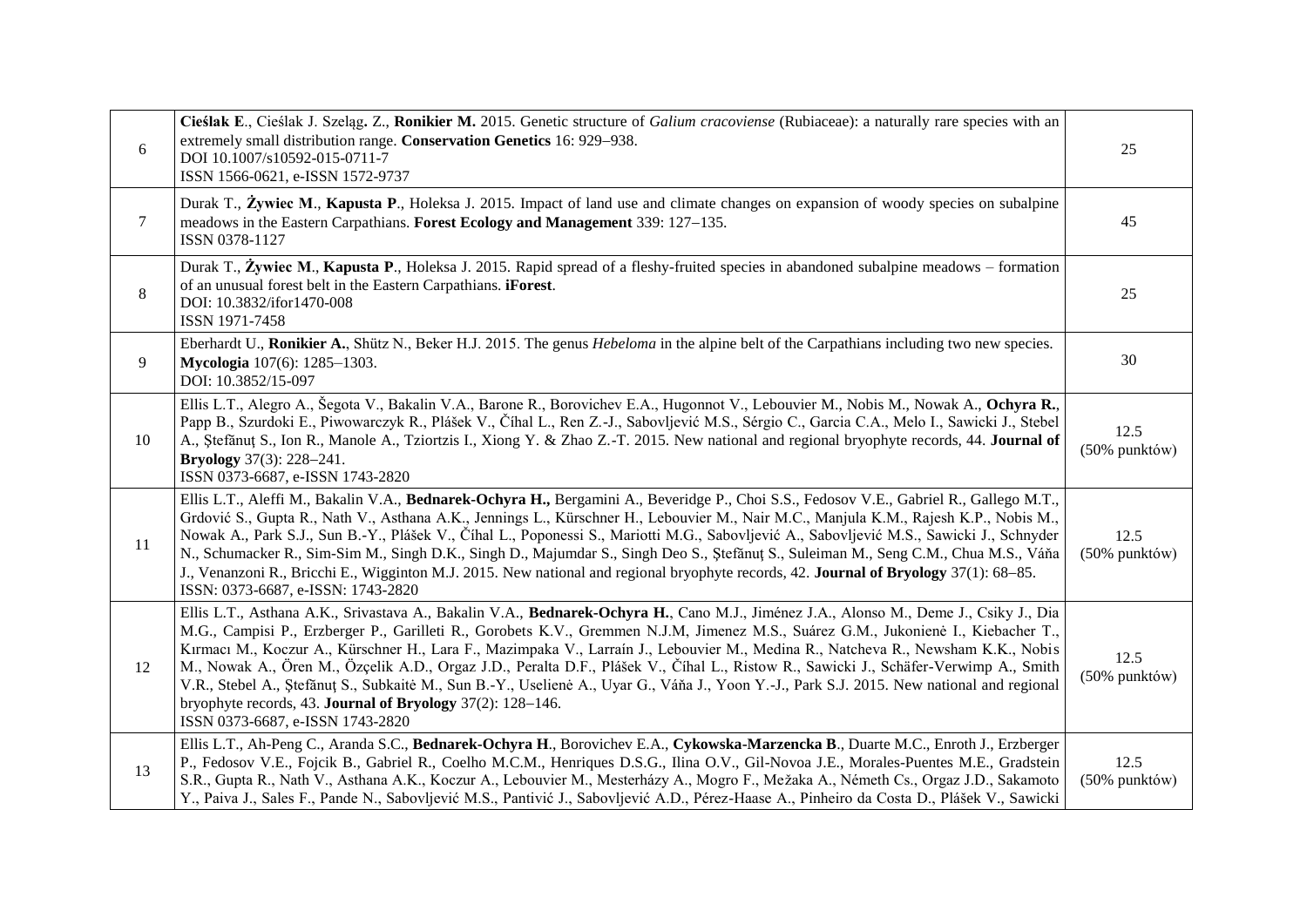|    | J., Szczecińska M., Chmielewski J., Potemkin A., Schäfer-Verwimp A., Schofield W.B., Sérgio C., Sim-Sim M., Sjögren S., Spitale D.,<br>Stebel A., Ștefănuț S., Suárez G.M., Flores R.J., Thouvenot L., Váňa J., Yoon Y.-J., Kim J.H., Zubel R. 2015. New national and regional<br>bryophyte records, 45. Journal of Bryology 37(4): 309-329.<br>ISSN 0373-6687, e-ISSN 1743-2820                                                                                                                                                                                                                                                             |                        |
|----|----------------------------------------------------------------------------------------------------------------------------------------------------------------------------------------------------------------------------------------------------------------------------------------------------------------------------------------------------------------------------------------------------------------------------------------------------------------------------------------------------------------------------------------------------------------------------------------------------------------------------------------------|------------------------|
| 14 | Ertz D., Flakus A., Oset M., Sipman H. J. M., Kukwa M. 2015. A first assessment of lichenized Arthoniales in Bolivia with descriptions of<br>two new species. Phytotaxa $217(1)$ : 1-25.<br>DOI: http://dx.doi.org/10.11646/phytotaxa.217.1.1<br>ISSN 1179-3155, e-ISSN 1179-3163                                                                                                                                                                                                                                                                                                                                                            | 25                     |
| 15 | Etayo J., Flakus A., Suija A., Kukwa M. 2015. Macroskyttea parmotrematis gen. et sp. nov. (Helotiales, Leotiomycetes, Ascomycota), a<br>new lichenicolous fungus from Bolivia. Phytotaxa 224(3): 247–257.<br>DOI: http://dx.doi.org/10.11646/phytotaxa.224.3.3<br>ISSN 1179-3155, e-ISSN 1179-3163                                                                                                                                                                                                                                                                                                                                           | 25                     |
| 16 | Farkas, E., Flakus A. 2015. Rare or overlooked? - Two species of Lyromma (Lyrommataceae, lichenized Ascomycota) are new for Africa.<br>Herzogia 28(1): 204-211.<br>DOI: http://dx.doi.org/10.13158/heia.28.1.2015.204<br>ISSN 0018-097                                                                                                                                                                                                                                                                                                                                                                                                       | 15                     |
| 17 | Fedriani J.M., Wiegand T., Calvo G., Suárez-Esteban A., Jácome M., Żywiec M., Delibes M. 2015. Unravelling density and distance<br>dependence of plant reproduction using a spatially-explicit framework. Journal of Ecology 103: 1344–1353.<br>e-ISSN 1365-2745                                                                                                                                                                                                                                                                                                                                                                             | 45                     |
| 18 | Göransson U., Malik S., Slazak B. 2015 Cyclotides in the Violaceae. Advances in Botanical Research 76: 15–49.<br>DOI:10.1016/bs.abr.2015.09.001<br>ISBN: 978-0-12-800030-4                                                                                                                                                                                                                                                                                                                                                                                                                                                                   | 30                     |
| 19 | Harmens H., Norris D.A., Mills G., Alber R., Aleksiayenak Y., Blum O., Cucu-Man S.-M., Dam M., De Tammerman L., Ene A., Fernandes<br>J.A., Martinez-Abaigar J., Frontasyeva M., Godzik B., Jeran Z., Lazo P., Leblond S., Liiv S., Magnusson S.H., Mankovska B., Pihl Karlsson<br>G., Piispanen J., Poikolainen J., Santamaria J.M., Skudnik M., Stafilov T., Steinnes E., Stihi C., Suchara I., Thoni L., Todoran R., Yurukova<br>L., Zechmeister H.G. 2015. Heavy metal and nitrogen concentrations in mosses are declining across Europe whilst some "hotspots" remain<br>in 2010. Environmental Pollution 200: 93-104.<br>ISSN 0269-7491 | 20<br>$(50\%$ punktów) |
| 20 | Holeksa J. Zielonka T., Żywiec M., Fleischer P. 2015. Identyfying the disturbance history over a large area of larch-spruce mountain forest<br>in Central Europe. Forest Ecology and Management. DOI: dx.doi.org/10.1016/j.foreco.2015.11.031<br>ISSN 0378-1127                                                                                                                                                                                                                                                                                                                                                                              | 45                     |
| 21 | Kapusta P., Sobczyk Ł. 2015. Effects of heavy metal pollution from mining and smelting on enchytraeid communities under different land<br>management and soil conditions. Science of The Total Environment 536: 517-526.<br>ISSN 0048-9697                                                                                                                                                                                                                                                                                                                                                                                                   | 40                     |
| 22 | Kapusta P., Szarek-Łukaszewska G., Jędrzejczyk-Korycińska M., Zagórna M. 2015. Do heavy-metal grassland species survive under a<br>Scots pine can opy during early stages of secondary succession? Folia Geobotanica 50: 317–329.                                                                                                                                                                                                                                                                                                                                                                                                            | 25                     |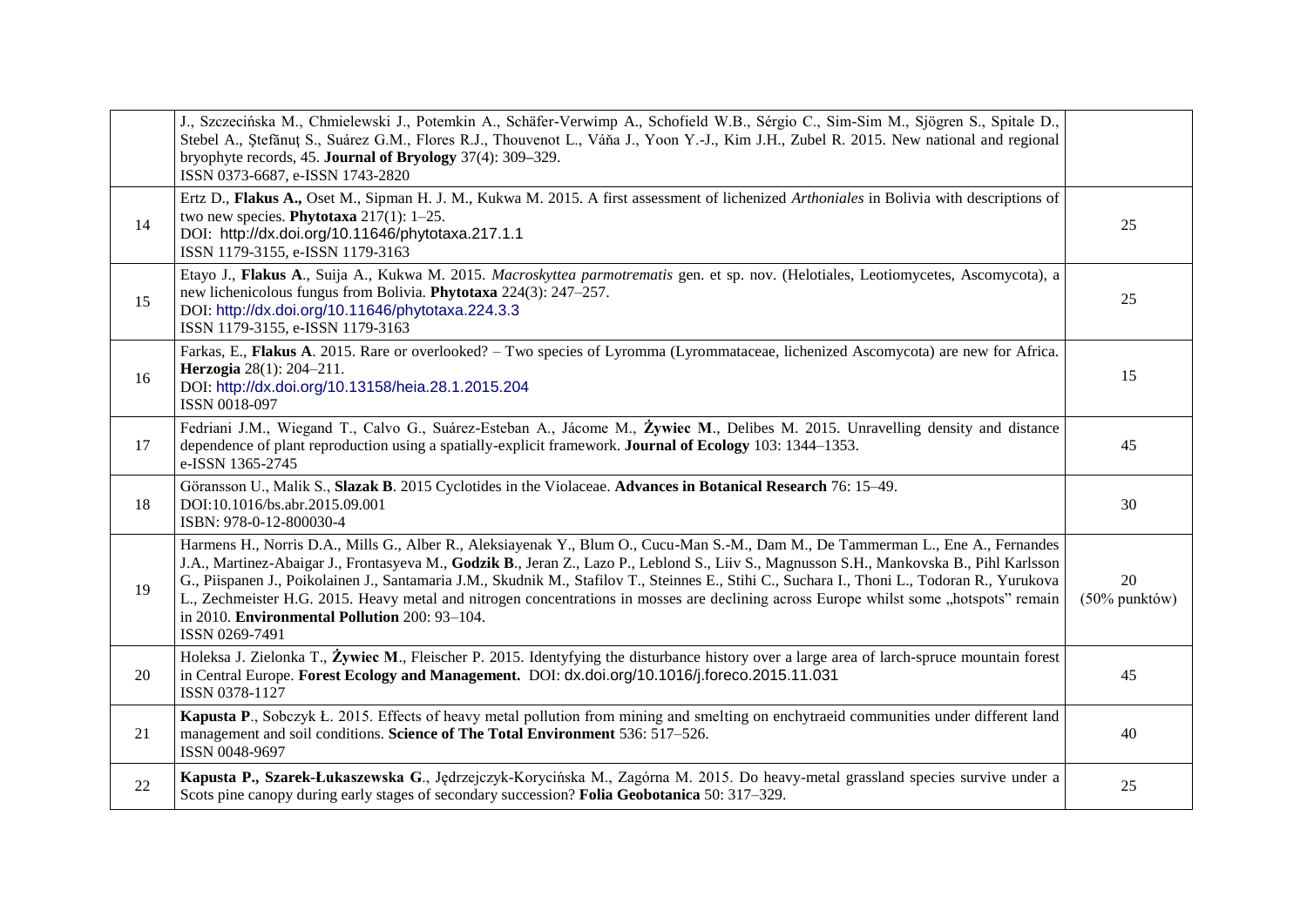|    | DOI: 10.1007/s12224-015-9232-x.<br>ISSN 1211-9520, e-ISSN 874-9348                                                                                                                                                                                                                                                                                     |                       |
|----|--------------------------------------------------------------------------------------------------------------------------------------------------------------------------------------------------------------------------------------------------------------------------------------------------------------------------------------------------------|-----------------------|
| 23 | Karasiński D. 2015. A new species of palm-associated Grammothele (Basidiomycota, Polyporales) from Bolivia. Nova Hedwigia 101(1-2):<br>$103 - 110.$<br>ISSN 0029-5035                                                                                                                                                                                  | 20                    |
| 24 | Kiełtyk P., Mirek Z. 2015. Importance of molehill disturbances for invasion by Bunias orientalis in meadows and pastures. Acta<br>Oecologica 64: 29-34.<br>ISSN 1146-609X                                                                                                                                                                              | 25                    |
| 25 | Korzeń K., Margielewski W., Nalepka D. 2015. Neoholocene palaeoenvironmental changes in the Southern Roztocze region (SE Poland):<br>The Kobyle Jezioro raised bog case study. Quaternary International 386: 191-202.<br>ISSN 1040-6182                                                                                                                | 30                    |
| 26 | Kurek P. 2015. Consumption of fleshy fruit: are central European carnivores really less frugivorous than southern European carnivores?<br>Mammalian Biology 80: 527-534.<br>ISSN 1616-5047                                                                                                                                                             | 30                    |
| 27 | Kurek P., Holeksa J. 2015. Toxic fruits in carnivores' diets in Poland. Annales Zoologici Fennici 52: 186–192.<br>ISSN 0003-455X, e-ISSN 1797-2450                                                                                                                                                                                                     | 25                    |
| 28 | Kurek P., Holeksa J. 2015. Grains in the diets of medium-sized carnivores – a case of diplochory? Polish Journal of Ecology 63: 286–290.<br>ISSN 1505-2249, e-ISSN 2450-1395                                                                                                                                                                           | 15                    |
| 29 | Lenarczyk J. 2015. Pediastrum Meyen sensu lato (Chlorophyceae) in the phytoplankton of lowland and upland water bodies of Central<br>Europe (Poland). Fottea 15(2): 165-177.<br>ISSN: 1802-5439, e-ISSN: 1805-4927                                                                                                                                     | 30                    |
| 30 | Lenarczyk J., Kołaczek P., Jankovská V., Turner F., Karpińska-Kołaczek M., Pini R., Pędziszewska A., Zimny M., Stivrins N., Szymczyk<br>A. 2015. Palaeoecological implications of the subfossil Pediastrum argentinense-type in Europe. Review of Palaeobotany and Palynology<br>222: 129-138.<br>ISSN 0034-6667                                       | 35                    |
| 31 | Lenarczyk J., Lenzenweger R., Jacuńska U. 2015. Spatial and temporal variations in the genera Euastrum Ralfs and Micrasterias Ralfs<br>(Desmidiaceae) assemblages of high altitude lakes. Nova Hedwigia 101(1-2): 233-250.<br>ISSN 0029-5035                                                                                                           | 20                    |
| 32 | Lowe J.J., Bronk Ramsey Ch., Housley R.A., Lane Ch.S., Tomlinson E.L, RESET Team, RESET Associates (w tym: Nalepka D.) 2015.<br>The RESET project: constructing a European tephra lattice for refined synchronisation of environmental and archaeological events during<br>the last c. 100 ka. Quaternary Science Reviews 118: 1-17.<br>ISSN 0277-3791 | 22.5<br>(50% punktów) |
| 33 | Mirek Z., Nikel A., Wilk Ł. 2015. Coronilla vaginalis – a species new for the flora of Poland. Acta Societatis Botanicorum Poloniae<br>$84(1): 133-138.$                                                                                                                                                                                               | 20                    |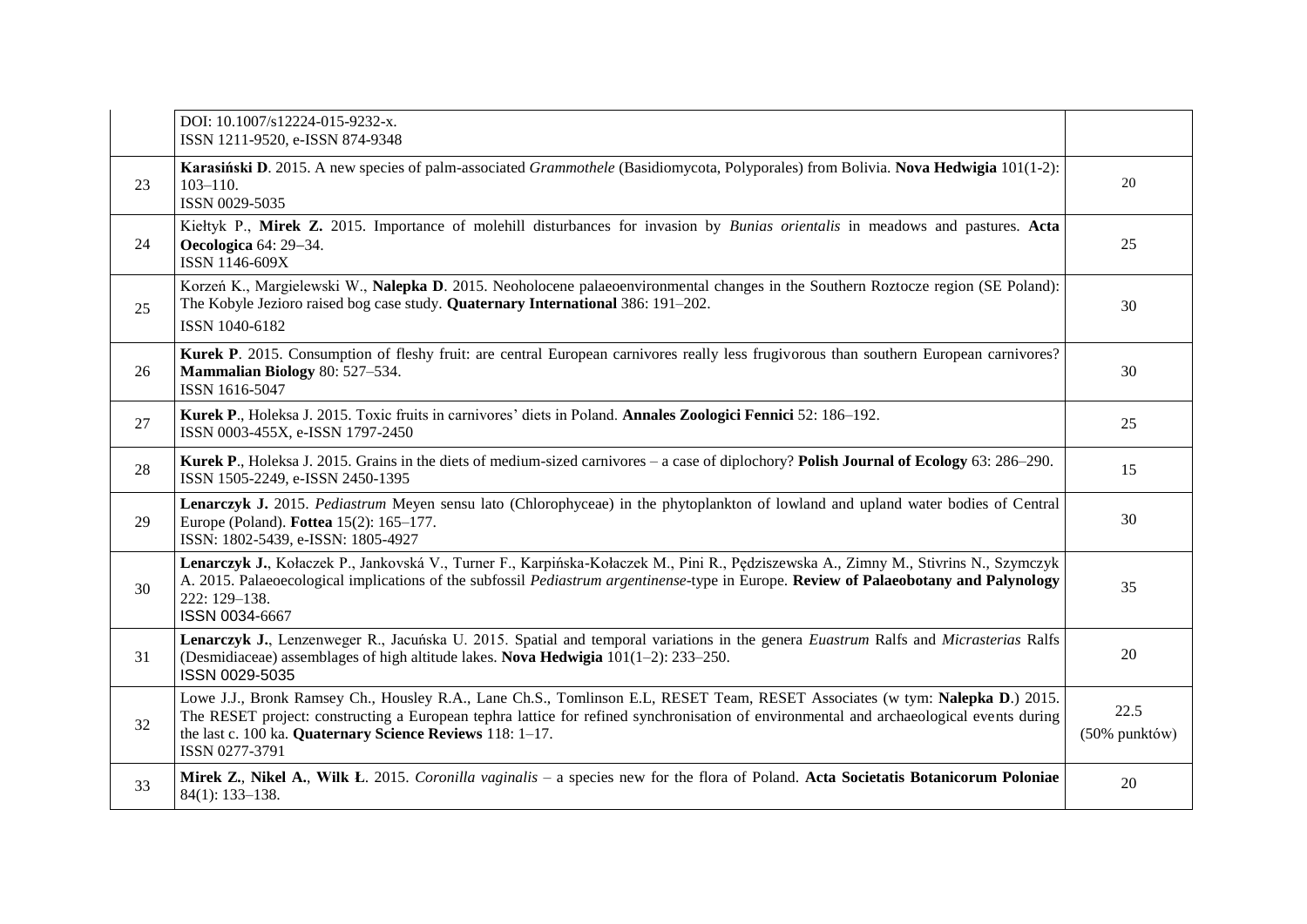|    | DOI: 10.5586/asbp.2015.009<br>ISSN 0001-6977, e-ISSN 2083-9480                                                                                                                                                                                                                                                                                                                                                                                                                                                             |                      |
|----|----------------------------------------------------------------------------------------------------------------------------------------------------------------------------------------------------------------------------------------------------------------------------------------------------------------------------------------------------------------------------------------------------------------------------------------------------------------------------------------------------------------------------|----------------------|
| 34 | Nobis M., Ebel A.L., Nowak A., Paszko B., Bobrov A.A., Kotukhov Y.A., Kupriyanov A.N., Nobis A., Zalewska-Gałosz J., Olonova M.V.,<br>Verloove F., Chen W.L., Kushunina M., Kwolek D., Lashchinskiy N.N., Piwowarczyk R., Sukhorukov A.P., Nowak S., Plášek V., Pliszko A.<br>2015. Contribution to the flora of Asian and European countries: new national and regional vascular plant records, 4. Acta Botanica Gallica<br>$162(4)$ : 301-316.<br>DOI: 10.1080/12538078.2015.1090329<br>ISSN 1253-8078, e-ISSN 2166-3408 | 7,5<br>(50% punktów) |
| 35 | Ochyra R., Bednarek-Ochyra H. 2015. Dicranoweisia fastigiata, a new synonym of Hymenoloma antarcticum (Seligeriaceae).<br>Cryptogamie Bryologie 36(1): 41-45.<br>ISSN 1290-0796, e-ISSN 1776-0992                                                                                                                                                                                                                                                                                                                          | 20                   |
| 36 | Ochyra R., Bednarek-Ochyra H. 2015. (2384) Proposal to conserve the name Bryum pallescens against Bryum boreale (Bryaceae,<br>Bryophyta). Taxon 64(5): 1053-1054.<br>ISSN 0040-0262                                                                                                                                                                                                                                                                                                                                        | 30                   |
| 37 | Ochyra R., Bednarek-Ochyra H. 2015. Nomenclatural rectifications in the moss genus Lembophyllum (Lembophyllaceae). Cryptogamie<br><b>Bryologie</b> 36(2): 123-127.<br>ISSN 1290-0796, e-ISSN 1776-0992                                                                                                                                                                                                                                                                                                                     | 20                   |
| 38 | Ochyra R., Bednarek-Ochyra H., Ireland R.R. 2015. Valid publication and typification of Taxiphyllum deplanatum (Hypnaceae) and other<br>new names of moss taxa distributed in Sullivant's Musci Alleghanienses. Journal of Bryology 37(3): 215-227.<br>ISSN 0373-6687, e-ISSN 1743-2820                                                                                                                                                                                                                                    | 25                   |
| 39 | Ochyra R., Crabtree D., Tangney R. 2015. Studies on mosses in the Falkland Islands: I. Bucklandiella and Codriophorus (Grimmiaceae).<br>Cryptogamie Bryologie 36(3): 289-310.<br>ISSN 1290-0796, e-ISSN 1776-0992                                                                                                                                                                                                                                                                                                          | 20                   |
| 40 | Ochyra R., Sollman Ph., Lebouvier M. 2015. Hymenostylium recurvirostrum (Pottiaceae, Bryophyta), a genus and species newly discovered<br>in the southern polar regions. <b>Herzogia</b> $28(2)$ : 599–606.<br>ISSN 0018-0971                                                                                                                                                                                                                                                                                               | 15                   |
| 41 | Paszko B., Pendry C.A., Kar S., Singh P. 2015. Typification of Hooker's name Calamagrostis munroana var. stricta (Poaceae,<br>Agrostidinae). Phytotaxa 203: 69-75.<br>DOI: 10.11646/phytotaxa.203.1.7<br>ISSN 1179-3155, e-ISSN 1179-3163                                                                                                                                                                                                                                                                                  | 25                   |
| 42 | Philippe M., Pacyna G., Wawrzyniak Z., Barbacka M., Bóka K., Filipiak P., Marynowski L., Thévenard F., Uhl D. 2015. News from an old<br>wood - Agathoxylon keuperianum (Unger) nov. comb. in the Keuper of Poland and France. Review of Palaeobotany and Palynology 221:<br>$83 - 91.$<br>ISSN 0034-6667                                                                                                                                                                                                                   | 35                   |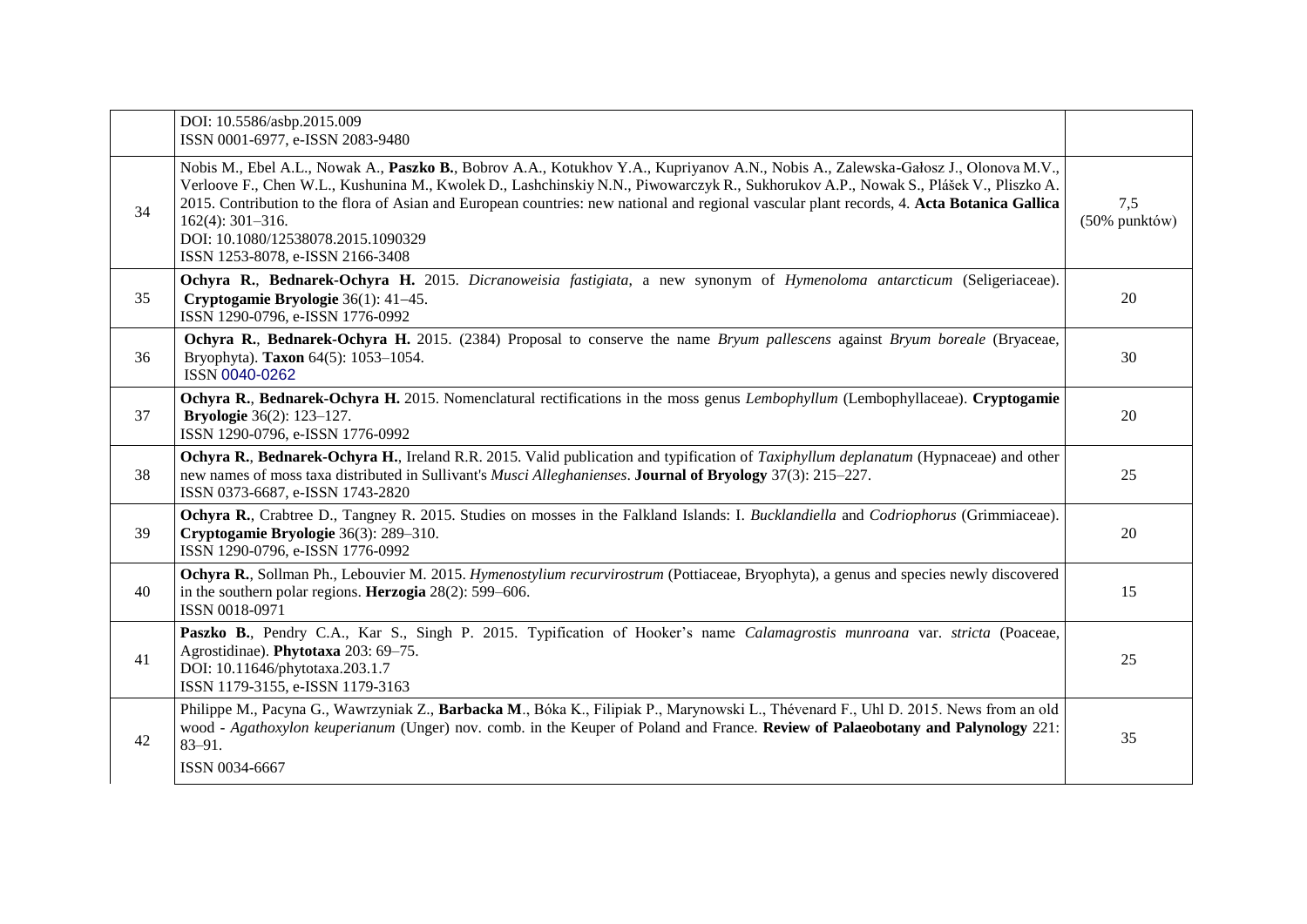| 43 | Piatek M. 2015. The identity of <i>Entyloma anadelphiae</i> : reclassification and redescription of leaf and stem smut infecting <i>Anadelphia pumila</i><br>in Guinea. Phytotaxa 192(1): 44-49.<br>ISSN 1179-3155; e- ISSN 1179-3163                                                                                                                      | 25 |
|----|------------------------------------------------------------------------------------------------------------------------------------------------------------------------------------------------------------------------------------------------------------------------------------------------------------------------------------------------------------|----|
| 44 | Piątek M., Lutz M., Jacobs A., Villablanca F., Wood A.R. 2015. Epitypification of Tilletia ehrhartae, a smut fungus with potential for<br>nature conservation, biosecurity and biocontrol. European Journal of Plant Pathology 143(1): 151–158.<br>ISSN 0929-1873, e-ISSN 1573-8469                                                                        | 30 |
| 45 | Piatek M., Lutz M., Nobis M., Nowak A. 2015. Phylogeny and morphology of <i>Anthracoidea pamiroalaica</i> sp. nov. infecting the endemic<br>sedge Carex koshewnikowii in the Pamir Alai Mts (Tajikistan). Mycological Progress 14: 120 (pages 1–9).<br>ISSN 1617-416X, e-ISSN 1861-8952                                                                    | 20 |
| 46 | Piatek M., Lutz M., Yorou N.S. 2015. A molecular phylogenetic framework for <i>Anthracocystis</i> (Ustilaginales), including five new<br>combinations (inter alia for the asexual Pseudozyma flocculosa), and description of Anthracocystis grodzinskae sp. nov. Mycological<br><b>Progress</b> 14:88 (pages $1-15$ ).<br>ISSN 1617-416X, e-ISSN 1861-8952 | 20 |
| 47 | Płachno B.J., Wołowski K., Augustynowicz J., Łukaszek M. 2015. Diversity of algae in a thallium and other heavy metals-polluted<br>environment. Annales de Limnologie - International Journal of Limnology 51: 139-146.<br>ISSN 0003-4088, e-ISSN 2100-000X                                                                                                | 15 |
| 48 | Ronikier A., Lado C. 2015. Nivicolous Stemonitales from the Austral Andes: analysis of morphological variability, distribution and<br>phenology as a first step toward testing the large-scale coherence of species and biogeographical properties. Mycologia 107(2): 258–283.<br>ISSN 0027-5514, e-ISSN 1557-2536                                         | 30 |
| 49 | Sawicki J., Szczecińska M., Bednarek-Ochyra H., Ochyra R. 2015. Mitochondrial phylogenomics supports segregates of Racomitrium<br>(Bryophyta, Grimmiaceae). Nova Hedwigia 100(3-4): 293-317.<br>ISSN 0029-5035                                                                                                                                             | 20 |
| 50 | Slazak B., Jacobsson E., Kuta E., Göransson U. 2015. Exogenous plant hormones and cyclotide expression in Viola uliginosa (Violaceae).<br>Phytochemistry 117: 527-536.<br>ISSN 0031-9422                                                                                                                                                                   | 35 |
| 51 | Slazak B., Sliwinska E., Saluga M., Ronikier M., Bujak J., Słomka A., Göransson U., Kuta E. 2015. Micropropagation of Viola<br>uliginosa (Violaceae) for endangered species conservation and for somaclonal variation-enhanced cyclotide biosynthesis. Plant Cell, Tissue<br>and Organ Culture 120: 179-190.<br>ISSN 0167-6857, e-ISSN 1573-5044           | 30 |
| 52 | Stefanowicz A.M., Kapusta P., Błońska A., Kompała-Bąba A., Woźniak G. 2015. Effects of Calamagrostis epigejos, Chamaenerion<br>palustre and Tussilago farfara on nutrient availability and microbial activity in the surface layer of spoil heaps after hard coal mining.<br>Ecological Engineering 83: 328-337.<br>ISSN 0925-8574                         | 30 |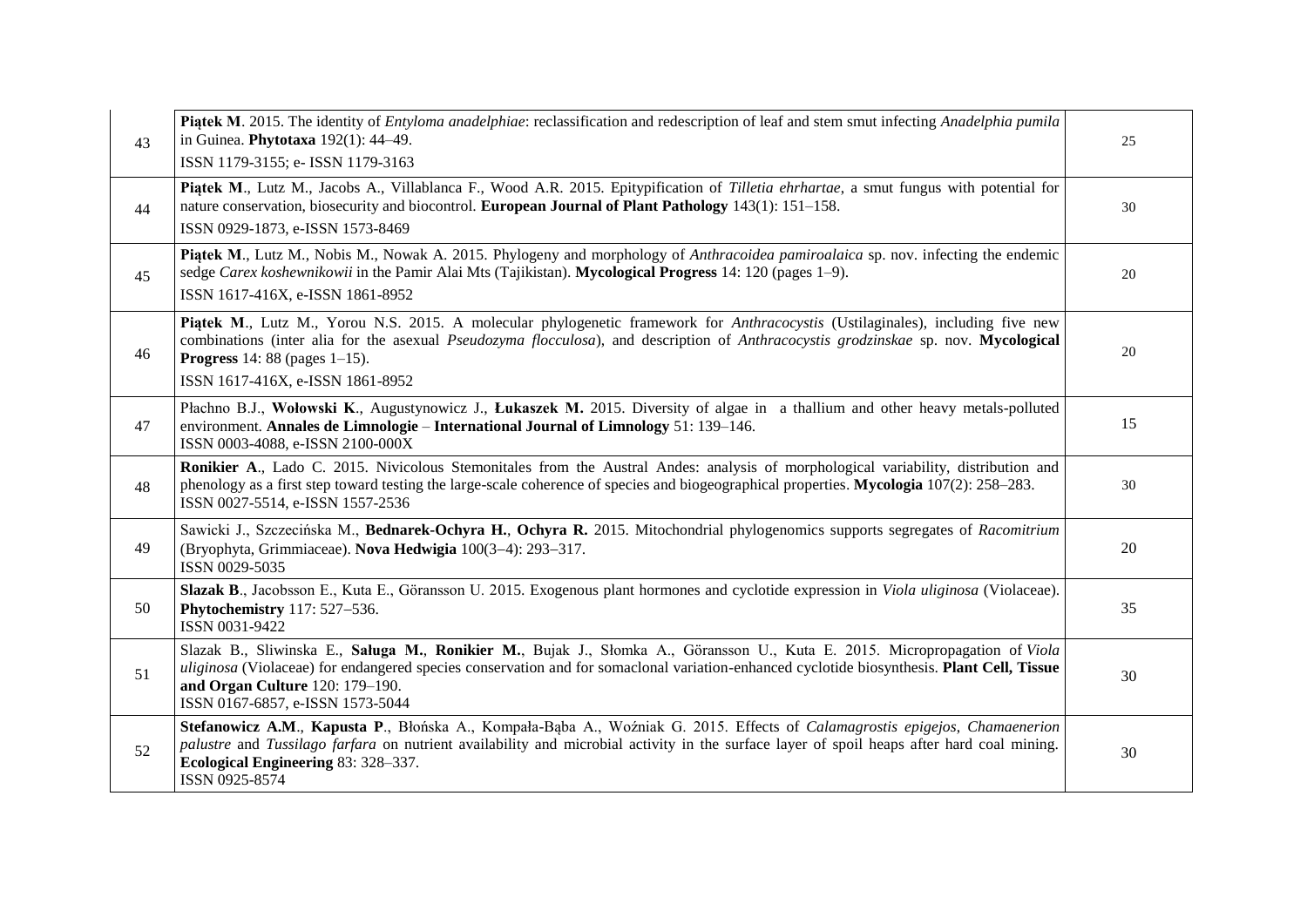| 53 | Stefanowicz A.M., Stanek M., Woch M.W., Kapusta P. 2015. The accumulation of elements in plants growing spontaneously on small<br>heaps left by the historical Zn-Pb ore mining. Environmental Science and Pollution Research.<br>DOI 10.1007/s11356-015-5859-7<br>ISSN 0944-1344, e-ISSN 1614-7499                                                              | 30 |
|----|------------------------------------------------------------------------------------------------------------------------------------------------------------------------------------------------------------------------------------------------------------------------------------------------------------------------------------------------------------------|----|
| 54 | Szczecińska M., Sawicki J., Chmielewski J., Bednarek-Ochyra H., Ochyra R. 2015. The complete mitochondrial genome of Niphotrichum<br>ericoides (Bryophyta, Grimmiaceae). Mitochondrial DNA.<br>DOI: 10.3109/19401736.2014.1003911<br>ISSN 940-1736, e-ISSN 1940-1744                                                                                             | 15 |
| 55 | Teodoridis V., Bruch A.A., Vassio E., Martinetto E., Kvaček Z., Stuchlik L. 2015. Plio-Pleistocene floras of the Vildštejn Formation in the<br>Cheb Basin, Czech Republic – A floristic and palaeoenvironmental review. Palaeogeography, Palaeoclimatology, Palaeoecology<br>DOI: 10.1016/j.palaeo.2015.09.038<br>ISSN 0031-0182                                 | 30 |
| 56 | Váňa J., Seppelt R. D. & Ochyra R. 2015. New additions to the liverwort flora of subantarctic Macquarie Island. Cryptogamie Bryologie<br>$36(4)$ : 349-368.<br>ISSN 1290-0796, e-ISSN 1776-0992                                                                                                                                                                  | 20 |
| 57 | Wacnik A., Nalepka D., Granoszewski W., Walanus A., Madeyska E., Cywa K., Szczepanek K., Cieślak E. 2015. Development of<br>modern forest zones in the Beskid Niski Mts. and adjacent area (Western Carpathians) in the late Holocene: a palaeobotanical perspective.<br><b>Quaternary International.</b><br>DOI: 10.1016/j.quaint.2015.09.037<br>ISSN 1040-6182 | 30 |
| 58 | Woch M.W., Kapusta P., Stefanowicz A.M. 2015. Variation in dry grassland communities along a heavy metals gradient. Ecotoxicology.<br>DOI: 10.1007/s10646-015-1569-7.<br>ISSN 0963-9292, e-ISSN 1573-3017                                                                                                                                                        | 30 |
| 59 | Worobiec G., Jach R., Machaniec E., Uchman A., Worobiec E. 2015. Eocene flora and trace fossils from the Hruby Regiel section in the<br>Tatra Mountains (Poland): Taxonomic revision of the Wiktor Kuźniar fossil plant collection. Acta Geologica Polonica 65(2): 203–226.<br>ISSN 0001-5709, e-ISSN 2300-1887                                                  | 20 |

## **Tabela B**

Publikacja w recenzowanym czasopiśmie krajowym lub zagranicznym wymienionym **w wykazie ministra – Część B** (czasopisma nieposiadające IF). Rozporządzenie MNiSW z dnia 13 lipca 2012 r. (Dz.U. z 2014, poz. 1126). Lista z dnia 23.12.2015. Punktacja: **1–15**.

| Lp. | Autorzy (nazwiska i inicjały imion)                                                           | Punktacia wg |
|-----|-----------------------------------------------------------------------------------------------|--------------|
|     | Pełne nazwy czasopism i nazwiska autorów posiadających afiliację placówki czcionką pogrubioną | MNiSW        |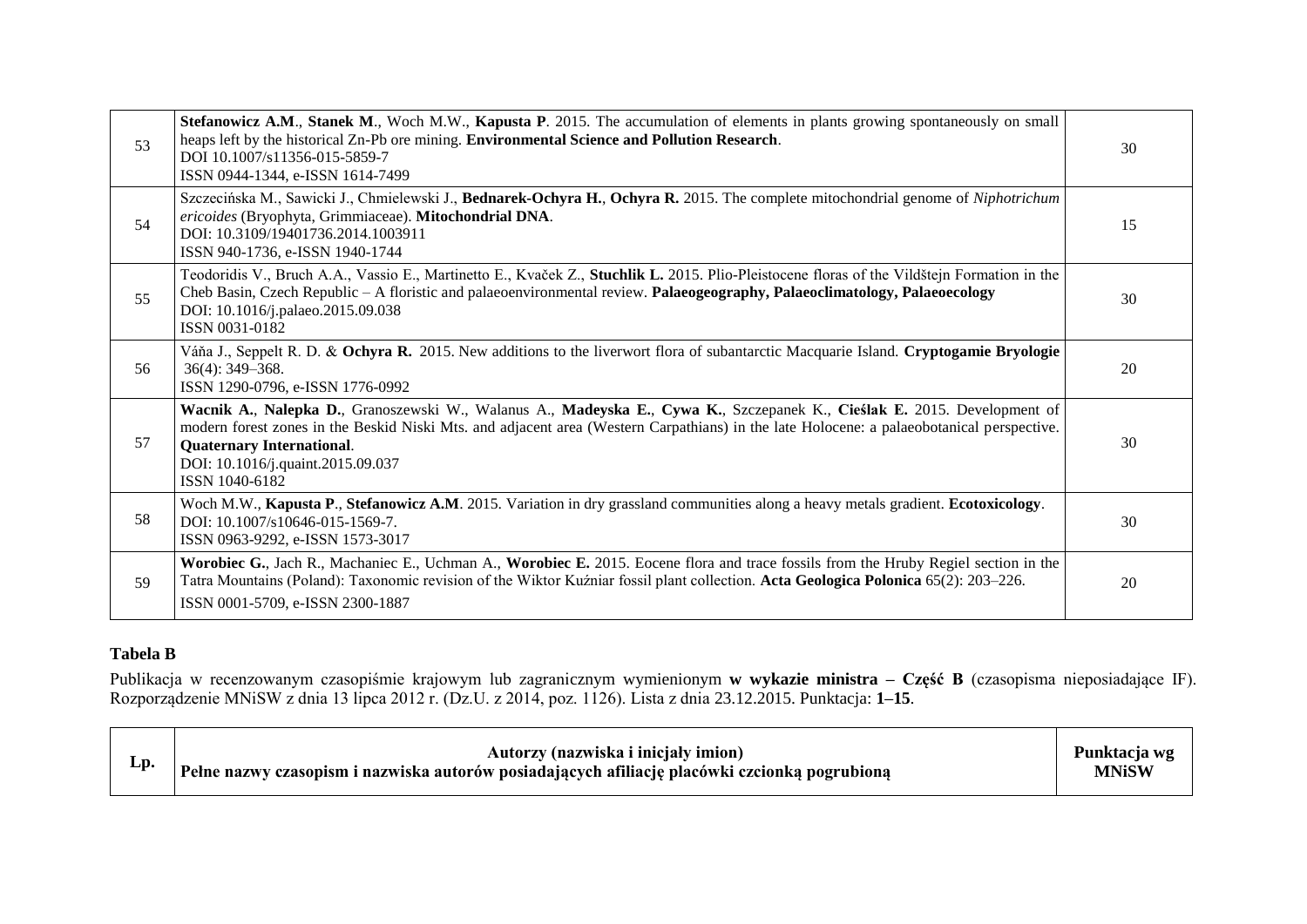| 1              | Barbacka M., Popa M.E., Mitka J., Bodor E., Pacyna G. 2015. Relationships between ecosystems and plant assemblages as responses to<br>environmental conditions in the Lower Jurassic of Hungary and Romania. Acta Palaeobotanica $55(1)$ : 3-17.<br>ISSN 0001-6594, ISSN 2028-0259                                                                                                        | 14     |
|----------------|-------------------------------------------------------------------------------------------------------------------------------------------------------------------------------------------------------------------------------------------------------------------------------------------------------------------------------------------------------------------------------------------|--------|
| $\overline{2}$ | Chlebicki A. 2015. Biofilmy występują powszechnie w przyrodzie. Kosmos 64: 337-345.<br>ISSN 0023-4249                                                                                                                                                                                                                                                                                     | 12     |
| 3              | Cieślak E. 2015. Historia migracji roślinności kserotermicznej na teren Polski południowej w świetle badań molekularnych. Fragmenta<br>Floristica et Geobotanica Polonica 22(1): 3-13.<br>ISSN 1640-629X, e-ISSN 2449-8890                                                                                                                                                                | 12     |
| $\overline{4}$ | Flakus A., Sipman H. J. M., Rodriguez Flakus P., Jabłońska A., Oset M., Meneses Q. R., Kukwa M. 2014. Contribution to the knowledge<br>of the lichen biota of Bolivia. 7. Polish Botanical Journal 60(1): 81-98.<br>DOI: 10.1515/pbj-2015-0001<br>ISSN 1641-8190, e-ISSN 2084-4352                                                                                                        | 15     |
| 5              | Fudali E., Zubel R., Stebel A., Rusińska A., Górski P., Vončina G., Rosadziński S., Cykowska-Marzencka B., Staniaszek-Kik M.,<br>Wierzcholska S., Wolski G.J., Wojterska M., Wilhelm M., Paciorek T., Piwowarski B. 2015. Contribution to the bryoflora of the Roztocze<br>National Park (SE Poland) – bryophytes of the Świerszcz river valley. Steciana 19(1): 39–54.<br>ISSN 1689-653X | $\tau$ |
| 6              | Jarzynka A., Pacyna G. 2015. Fossil flora of the Middle Jurassic Grojec clays (southern Poland). Original Raciborski's material<br>reinvestigated and supplemented. I. Sphenophytes. Acta Palaeobotanica 55(2): 149–181.<br>DOI: 10.1515/acpa-2015-0013<br>ISSN 0001-6594, e-ISSN 2028-0259                                                                                               | 14     |
| $\tau$         | Karasiński D., Wołkowycki M. 2015. An annotated and illustrated catalogue of polypores (Agaricomycetes) of the Białowieża Forest (NE<br>Poland). Polish Botanical Journal 60(2): 217-292.<br>DOI: 10.1515/pbj-2015-0034<br>ISSN 1641-8190, e-ISSN 2084-4352                                                                                                                               | 15     |
| 8              | Kołodziejczyk Ł., Wołowski K. 2015. Kolekcja glonów morskich w zielniku Tytusa Chałubińskiego. Fragmenta Floristica et<br>Geobotanica Polonica 22(1): 89-95.<br>ISSN 1640-629X, e-ISSN 2449-8890                                                                                                                                                                                          | 12     |
| 9              | Matura N., Krzewicka B. 2015. Verrucaria species and other rare amphibious lichens in the Beskid Sadecki Mts. Acta Mycologica 50(1):<br>1057.<br>DOI: 10.5586/am.1057<br>ISSN 0001-625X, e- ISSN 2353-074X                                                                                                                                                                                | 14     |
| 10             | Mirek Z., Delimat A. 2015. New data on Draba siliquosa (Brassicaceae) in Poland. Polish Botanical Journal 60(1): 113-115.<br>DOI: 10.1515/pbj-2015-0017<br>ISSN 1641-8190, e-ISSN 2084-4352                                                                                                                                                                                               | 15     |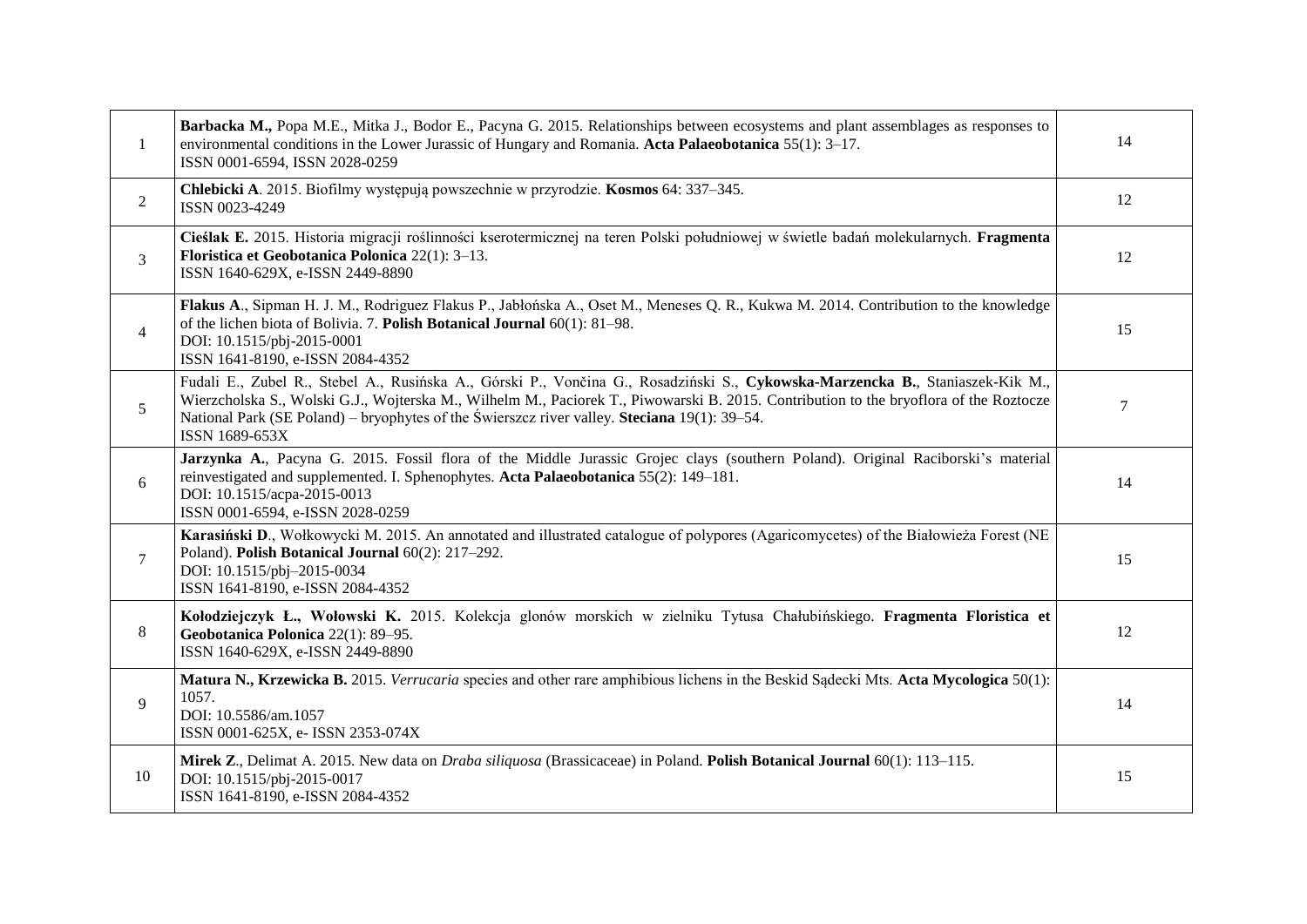| 11 | Mueller-Bieniek A., Walanus A., Zaitz E. 2015. Cultivated plants in medieval Kraków (Poland), with special reference to amaranth<br>(Amaranthus lividus L. cf. var lividus) and ruderal communities. Acta Palaeobotanica 55(1): 97-114.<br>ISSN 0001-6594, e-ISSN 2028-0259                                   |                |
|----|---------------------------------------------------------------------------------------------------------------------------------------------------------------------------------------------------------------------------------------------------------------------------------------------------------------|----------------|
| 12 | Nowak M., Mirek Z. 2014 (nie ujęte w spr. 2014). Bibliografia publikacji prof. dr hab. Haliny Piękoś-Mirek. Wiadomości Botaniczne<br>$58(3/4): 134 - 158.$<br>ISSN 0043-5090.                                                                                                                                 | $\overline{2}$ |
| 13 | Ochyra R., Bednarek-Ochyra H., Godzik B. 2015. The publication dates of Fragmenta Floristica et Geobotanica (Ann. 1-45, 1954-2001).<br>Polish Botanical Journal 60(1): 1-6.<br>ISSN 1641-8190                                                                                                                 | 15             |
| 14 | Paszko B. 2015. The first record of the Sino-Himalayan species Deyeuxia himalaica in the Yunnan Province, SW China, and three new<br>combinations in <i>Calamagrostis</i> (Poaceae, Agrostidinae). Polish Botanical Journal 60(2): 141-145.<br>DOI: 10.1515/pbj-2015-0029<br>ISSN 1641-8190, e-ISSN 2084-4352 | 15             |
| 15 | Piatek J. 2015. Mallomonas camerunensis sp. nov. (Chrysophyceae, Stramenopiles) from the shallow puddle in the rainforest in<br>Cameroon. Polish Botanical Journal 60(2): 119-126.<br>ISSN 1641-8190, e-ISSN 2084-4352                                                                                        | 15             |
| 16 | Siemińska J. 2015. On the age of fossil diatoms. Acta Palaeobotanica 55(1): 115–117.<br>ISSN 2082-0259, e-ISSN 0001-6594                                                                                                                                                                                      | 14             |
| 17 | Stachowicz-Rybka R. 2015. Environmental and climate changes in the Domuraty 2 section (NE Poland) based on analysis of plant<br>macroremains. Acta Palaeobotanica 55(2): 213-231.<br>DOI: 10.1515/acpa-2015-0012<br>ISSN 0001-6594, e-ISSN 2028-0259                                                          | 14             |
| 18 | Stachowicz-Rybka R. 2015. Record of environmental and climatic changes in middle Pleistocene sediments from Łuków (eastern Poland)<br>on the basis of plant macroremains analysis. Acta Palaeobotanica 55(1): 67–91.<br>ISSN 0001-6594, e-ISSN 2028-0259                                                      | 14             |
| 19 | Stachowicz-Rybka R. 2015. Vegetation of the Ferdynandovian interglacial (MIS 13–15) based on plant macrofossils from a new profile of the<br>stratotype site. Acta Palaeobotanica 55(2): 233-251.<br>DOI: 10.1515/acpa-2015-0011<br>ISSN 0001-6594, e-ISSN 2028-0259                                          | 14             |
| 20 | Stachowicz-Rybka R., Korzeń K. 2014 (nie ujęte w 2014). Rozwój roślinności w późnym vistulianie oraz funkcjonowanie i zanik<br>ekosystemu leśnego w stanowisku Koźmin Las. Acta Geographica Lodziensia 102: 53–63.<br>ISSN 0065-1249                                                                          | 4              |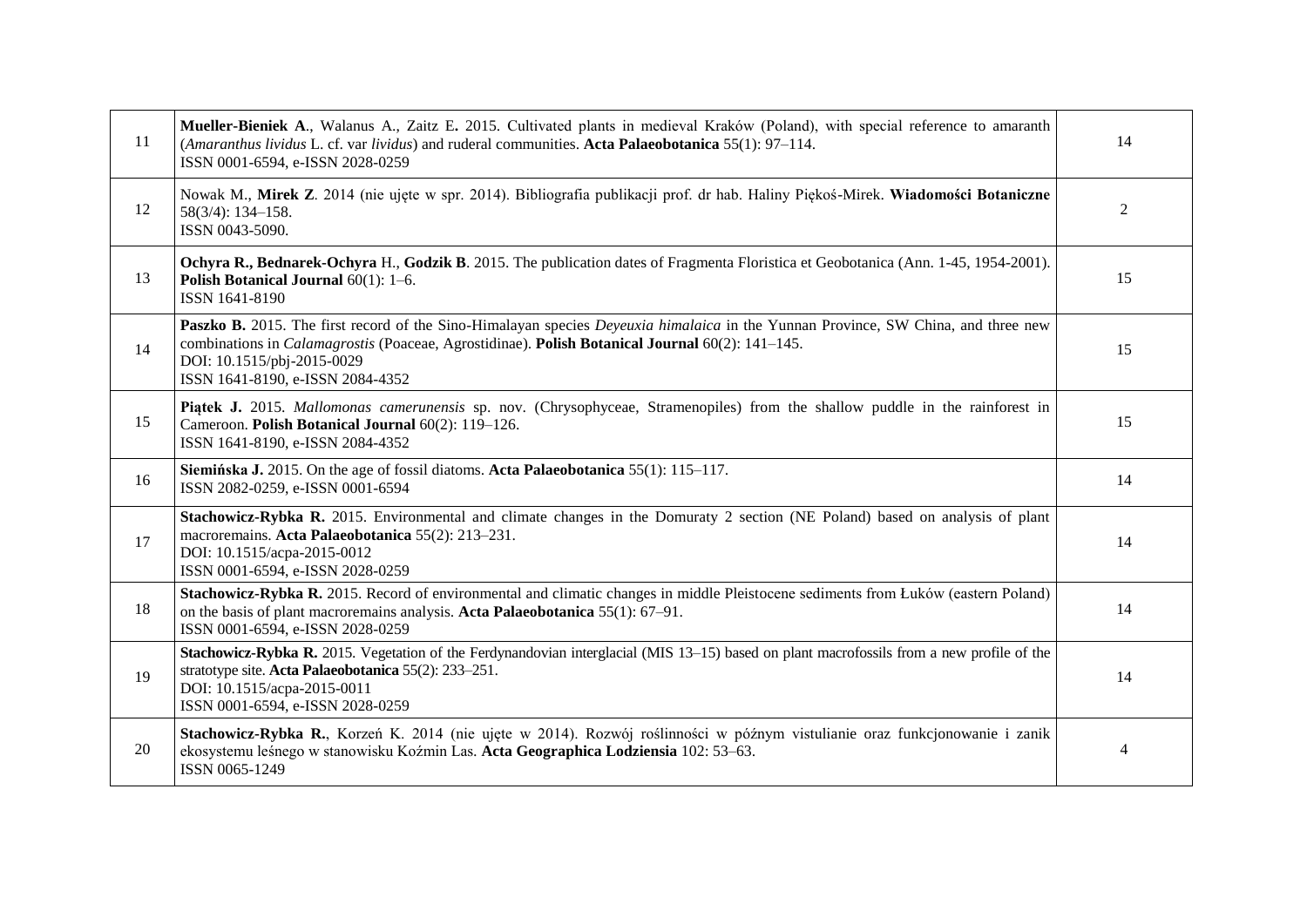| 21 | Staszkiewicz J. 2015. Zmienność i systematyka taksonów z rodzaju Euphrasia (Scrophulariaceae; Orobanchaceae) w Polsce. 2. Analiza<br>biometryczna taksonów i populacji z podsekcji Ciliatae. Fragmenta Floristica et Geobotanica Polonica 22(2): 141–302.<br>ISSN 1640-629X                                                                                                                        | 12 |
|----|----------------------------------------------------------------------------------------------------------------------------------------------------------------------------------------------------------------------------------------------------------------------------------------------------------------------------------------------------------------------------------------------------|----|
| 22 | Szczepaniak M. 2015. Uwagi dotyczące nomenklatury Gladiolus palustris (Iridaceae). Fragmenta Floristica et Geobotanica Polonica<br>$22(2): 357 - 366.$<br>ISSN 1640-629X                                                                                                                                                                                                                           | 12 |
| 23 | Szymczyk R., Kukwa M., Flakus A., Rodriguez Flakus P., Krzewicka B., Zaniewski P., Szydłowska J., Szczepańska K., Adamska E., Bielec D.,<br>Hachułka M., Grochowski P. 2014 (nie ujęte w spr. 2014). Porosty i grzyby naporostowe specjalnego obszaru ochrony siedlisk Natura 2000<br>"Swajnie" PLH 280046 (Polska Północna). Polish Journal of Natural Sciences 29(4): 319–336.<br>ISSN 1643-9953 | 8  |
| 24 | Wilk K. 2015. Four species of <i>Caloplaca s.l.</i> (lichenized ascomycota, Teloschistaceae) new for Poland. Polish Botanical Journal 60(2):<br>$197 - 201.$<br>ISSN 1641-8190, e-ISSN 2084-4352                                                                                                                                                                                                   | 15 |
| 25 | Wołowski K., Duangjan K., Peerapornpisal Y. 2015. Colacium minimum (Euglenophyta), a new epiphytic species for Asia. Polish<br><b>Botanical Journal</b> 60(2): 179-185.<br>ISSN 1641-8190, e-ISSN 2084-4352                                                                                                                                                                                        | 15 |
| 26 | Zarzyka-Ryszka M. 2015. Notatki florystyczne z północnej części Puszczy Niepołomickiej i terenów przyległych (Kotlina<br>Sandomierska). Fragmenta Floristica et Geobotanica Polonica 22(2): 321–333.<br>ISSN 1640-629X                                                                                                                                                                             | 12 |
| 27 | Zarzyka-Ryszka M. 2015. Rośliny naczyniowe doliny Wisły w Kotlinie Sandomierskiej (na odcinku od ujścia Raby do ujścia Wisłoki) –<br>antropofity. Fragmenta Floristica et Geobotanica Polonica 22(2): 335–355.<br>ISSN 1640-629X                                                                                                                                                                   | 12 |

## **Tabela 1.1**

Publikacja **w innym zagranicznym czasopiśmie naukowym**, w języku podstawowym dla danej dyscypliny naukowej lub językach: angielskim, niemieckim, francuskim, hiszpańskim, rosyjskim, włoskim (nie mniej niż 0,5 arkusza wydawniczego). Punktacja: **4**.

| Lp. | Autorzy (nazwiska i inicjały imion)                                                                                                                                                                                                               | Liczba arkuszy | Punktacja wg |
|-----|---------------------------------------------------------------------------------------------------------------------------------------------------------------------------------------------------------------------------------------------------|----------------|--------------|
|     | Pełne nazwy czasopism i nazwiska autorów posiadających afiliację placówki czcionką pogrubioną                                                                                                                                                     | wydawniczych   | <b>MNiSW</b> |
|     | Angelov G., Szczepaniak M. 2015. Isoenzyme variation and genetic relationships among Elymus repens,<br>E. hispidus and E. $\times$ mucronatus (Triticeae, Poaceae). <b>Phytologia Balcanica</b> 21(1): 15–20.<br>ISSN 1310-7771, e-ISSN 1314-0027 | 0.7            |              |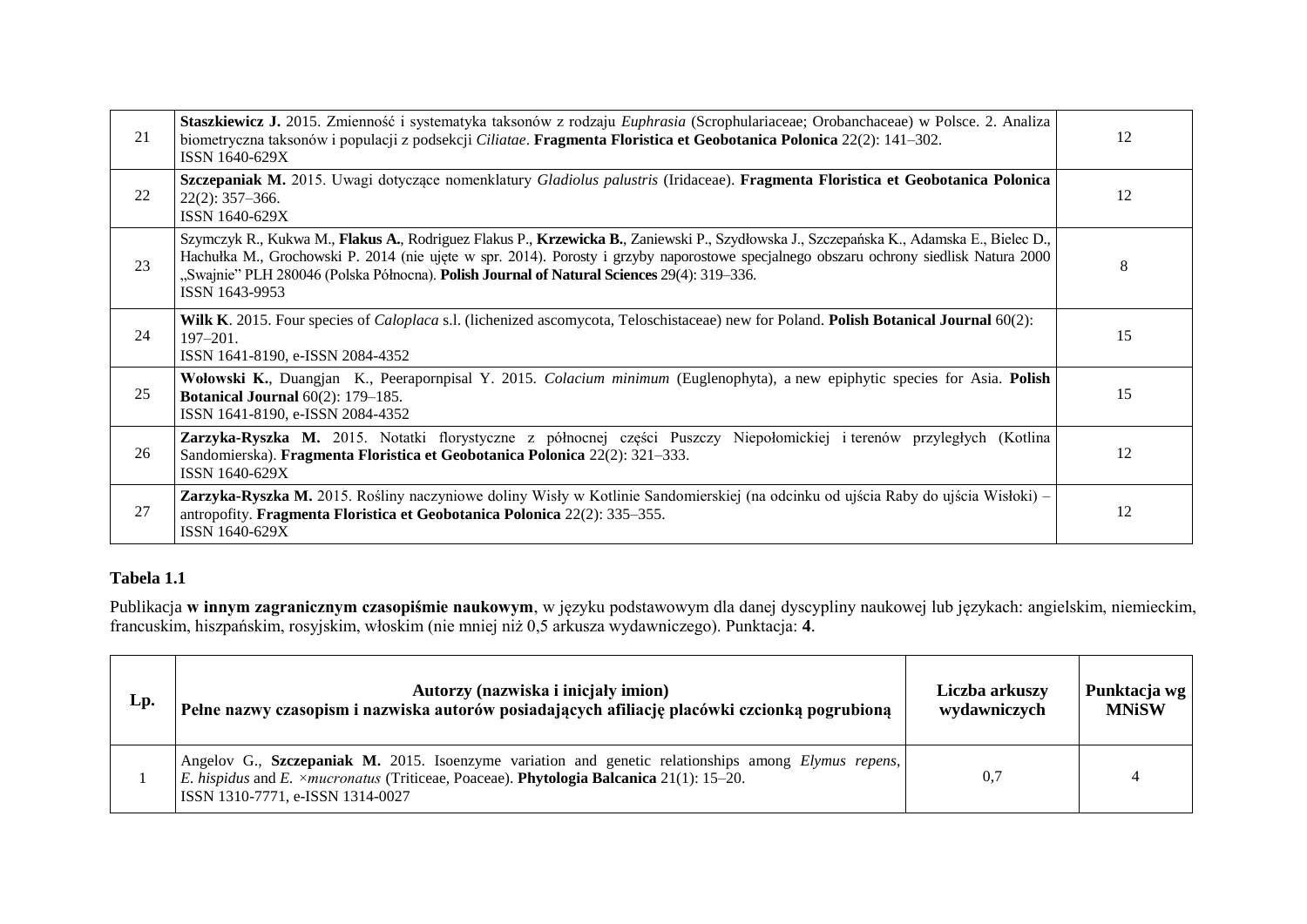| Mueller-Bieniek A., Kittel P., Muzolf B., Muzolf P. 2015. Useful plants from the site Lutomiersk–Koziówki near<br>Łódź (central Poland) with special reference to the earliest find of Xanthium strumarium L. seeds in Europe.<br>Journal of Archaeological Science: Reports 3: 275–284.<br><b>ISSN 2352-409X</b> | 1,8 |                |
|-------------------------------------------------------------------------------------------------------------------------------------------------------------------------------------------------------------------------------------------------------------------------------------------------------------------|-----|----------------|
| Riess K., Bauer R., Kellner R., Kemler M., Piatek M., Vánky K., Begerow D. 2015. Identification of a new order<br>of root-colonising fungi in the Entorrhizomycota: Talbotiomycetales ord. nov. on eudicotyledons. IMA Fungus<br>$6(1)$ : 129–133.<br>ISSN 2210-6340, e-ISSN 2210-6359                            | 0.7 | $\overline{4}$ |

## **2. Monografie**

#### **Tabela 2.1**

Autorstwo monografii naukowej w **języku angielskim niemieckim, francuskim, hiszpańskim, rosyjskim lub włoskim** albo podstawowym dla danej dyscypliny (nie mniej niż 6 arkuszy wydawniczych). Punktacja: **25**.

| Lp. | Autorzy (nazwiska i inicjały imion)                                                                                                                                                                            | Liczba arkuszy | Punktacja wg |
|-----|----------------------------------------------------------------------------------------------------------------------------------------------------------------------------------------------------------------|----------------|--------------|
|     | Nazwiska autorów posiadających afiliację placówki czcionką pogrubioną                                                                                                                                          | wydawniczych   | <b>MNiSW</b> |
|     | Stebel A., Ochyra R., Godzik B., Bednarek-Ochyra H. 2015. Bryophytes of the Olkusz Ore-bearing<br>Region. W. Szafer Institute of Botany, Polish Academy of Sciences, Kraków, 150 pp.<br>ISBN 978-83-62975-27-3 | 10,2           | 25           |

## **Tabela 2.2**

Rozdział w monografii naukowej **w języku angielskim, niemieckim, francuskim, hiszpańskim, rosyjskim lub włoskim** albo podstawowym w danej dyscyplinie (nie mniej niż 0,5 arkusza wydawniczego). Punktacja: **5**.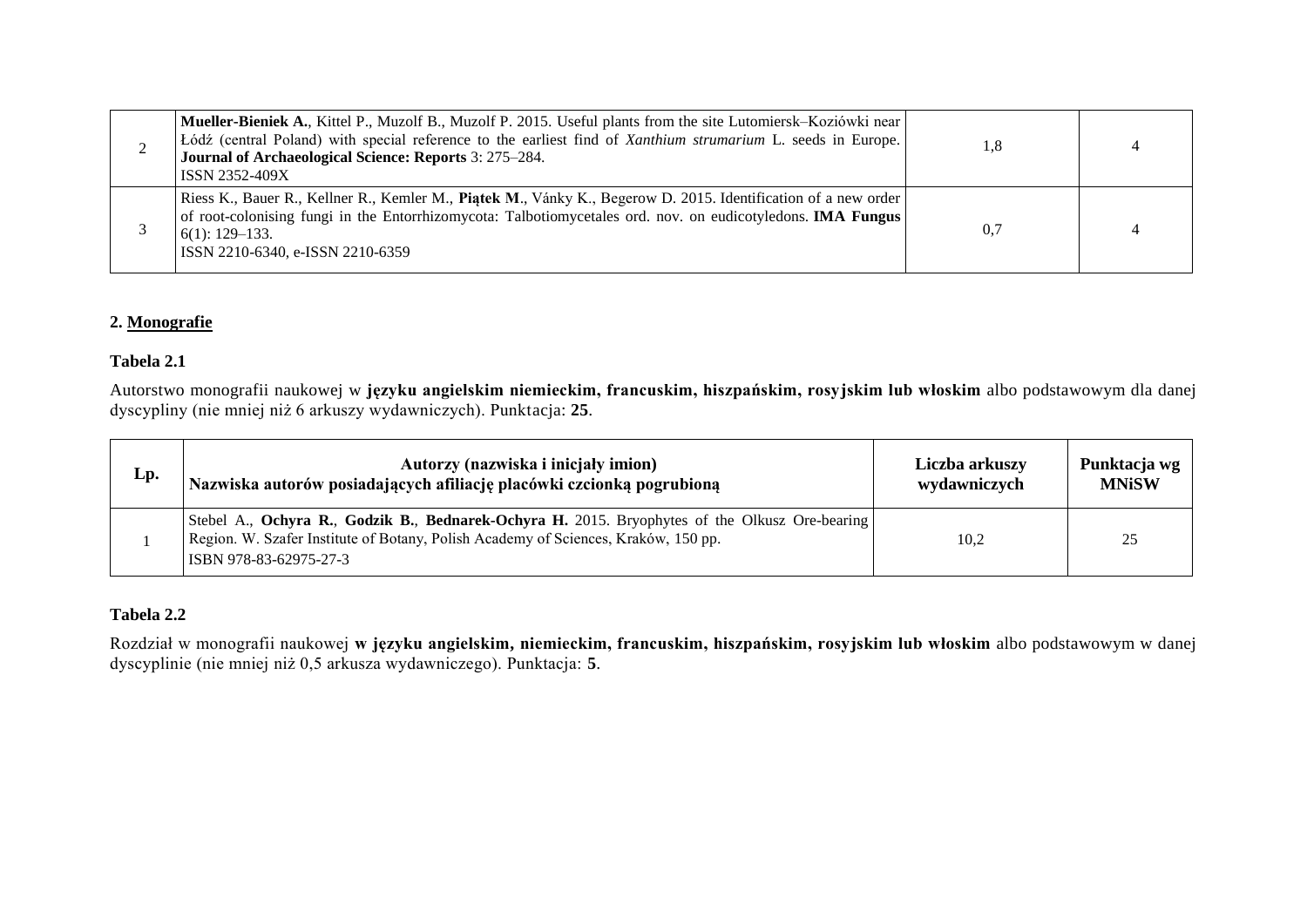| Lp.            | Autorzy (nazwiska i inicjały imion)<br>Nazwiska autorów posiadających afiliację placówki czcionką pogrubioną                                                                                                                                                                                                                                                                                                                                                                                    | Liczba arkuszy<br>wydawniczych | Punktacja wg<br><b>MNiSW</b> |
|----------------|-------------------------------------------------------------------------------------------------------------------------------------------------------------------------------------------------------------------------------------------------------------------------------------------------------------------------------------------------------------------------------------------------------------------------------------------------------------------------------------------------|--------------------------------|------------------------------|
| 1              | Godzik B. 2015. General characteristics of the Olkusz region [Ogólna charakterystyka region olkuskiego].<br>W: B. Godzik (ed.). Natural and historical values of the Olkusz Ore-bearing Region [Przyrodnicza<br>i historyczna wartość Olkuskiego Regionu Rudnego]. W. Szafer Institute of Botany, Polish Academy of<br>Sciences, Kraków: 17-28.<br>ISBN 978-83-62975-25-9                                                                                                                       | 1,0                            | 5                            |
| 2              | Godzik B., Woch M.W. 2015. History of mining in the Olkusz region [Historia górnictwa w regionie<br>olkuskim]. W: B. Godzik (ed.). Natural and historical values of the Olkusz Ore-bearing Region<br>[Przyrodnicza i historyczna wartość Olkuskiego Regionu Rudnego]. W. Szafer Institute of Botany, Polish<br>Academy of Sciences, Kraków: 29-53.<br>ISBN 978-83-62975-25-9                                                                                                                    | 1,1                            | 5                            |
| 3              | Grodzińska K., Godzik B. 2015. Botanical research in the region of Olkusz (Bibliography) [Badania<br>botaniczne w rejonie olkuskim. Zestawienie bibliografii]. W: B. Godzik (ed.). Natural and historical values<br>of the Olkusz Ore-bearing Region [Przyrodnicza i historyczna wartość Olkuskiego Regionu Rudnego]. W.<br>Szafer Institute of Botany, Polish Academy of Sciences, Kraków: 61-85.<br>ISBN 978-83-62975-25-9                                                                    | 2,1                            | $\sqrt{5}$                   |
| $\overline{4}$ | Holeksa J., Kompała-Bąba A., Woźniak G., Kurek P., Szarek-Łukaszewska G., Grodzińska K., Żywiec<br>M. 2015. The vegetation of the Olkusz Ore-bearing Region [Roślinność Olkuskiego Regionu Rudnego]. W:<br>B. Godzik (ed). Natural and historical values of the Olkusz Ore-bearing Region [Przyrodnicza i historyczna<br>wartość Olkuskiego Regionu Rudnego]. W. Szafer Institute of Botany, Polish Academy of Sciences,<br>Kraków: 105-145.<br>ISBN 978-83-62975-25-9                          | 4,3                            | 5                            |
| 5              | Jędrzejczyk-Korycińska, M., Zagórna M., Godzik B. 2015. Protected and protected-worthy ecological areas<br>or features in the Olkusz Ore-bearing Region [Obiekty chronione prawem i warte ochrony w Olkuskim<br>Okręgu Rudnym]. W: B. Godzik (ed.). Natural and historical values of the Olkusz Ore-bearing Region<br>[Przyrodnicza i historyczna wartość Olkuskiego Regionu Rudnego]. W. Szafer Institute of Botany, Polish<br>Academy of Sciences, Kraków: 315-334.<br>ISBN 978-83-62975-25-9 | 1,6                            | 5                            |
| 6              | Kapusta P., Godzik B. 2015. Objectives, extent and organization of the research in the Olkusz Ore-bearing<br>Region [Cele, zakres I organizacja badań na obszarze Olkuskiego Okręgu Rudnego]. W: B. Godzik (ed.).<br>Natural and historical values of the Olkusz Ore-bearing Region [Przyrodnicza I historyczna wartość<br>Olkuskiego Regionu Rudnego]. W. Szafer Institute of Botany, Polish Academy of Sciences, Kraków: 87-<br>103.<br>ISBN 978-83-62975-25-9                                | 1,9                            | 5                            |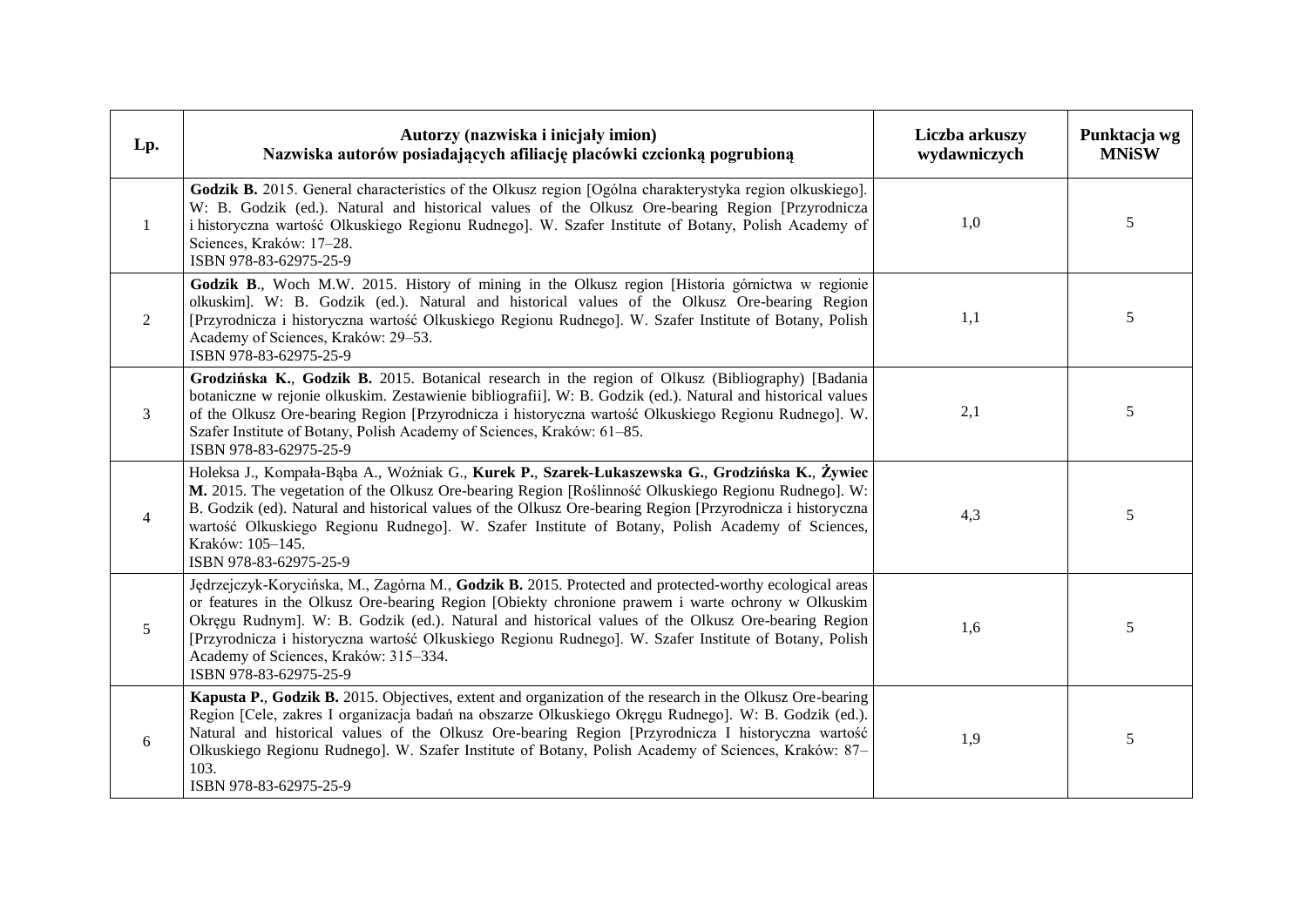| $\tau$ | Kapusta P., Szarek-Łukaszewska G., Vogt R.D. 2015. Physicochemical and biological properties of soils<br>in the prevailing types of plant communities in the Olkusz mining region. W: Godzik B. (red.). Natural and<br>historical values of the Olkusz Ore-bearing Region. W. Szafer Institute of Botany, Polish Academy of<br>Sciences, Kraków: 269-283.<br>ISBN 978-83-62975-25-9                                                                                                                                                                                                                         | 1,9 | 5 |
|--------|-------------------------------------------------------------------------------------------------------------------------------------------------------------------------------------------------------------------------------------------------------------------------------------------------------------------------------------------------------------------------------------------------------------------------------------------------------------------------------------------------------------------------------------------------------------------------------------------------------------|-----|---|
| 8      | Mirek Z. 2013 (nie ujęte w spr. 2013 i 2014). Altitudinal vegetation belts of the Western Carpathians. W: A.<br>Obidowicz, E. Madeyska, C. Turner (eds). Postglacial history of vegetation in the Polish part of the Western<br>Carpathians based on isopollen maps. W. Szafer Institute of Botany PAS, Kraków: 15–21.<br>ISBN 978-83-62975-20-4                                                                                                                                                                                                                                                            | 0,9 | 5 |
| 9      | Moskal-del Hoyo M., Lityńska-Zając M., Badal E. 2015. Archaeobotany: agriculture and plant exploitation<br>in the early Neolithic settlement at Moravany. W: J.K. Kozłowski, M. Nowak, M. Vizdal (eds.). Early<br>farmers of the eastern Slovak lowland: The settlement of the eastern Linear Pottery culture at Moravany.<br>Polish Academy of Sciences, Kraków: 197-214.<br>ISBN 978-83-7676-220-3                                                                                                                                                                                                        | 2,0 | 5 |
| 10     | Nowak T., Jędrzejczyk-Korycińska M., Kapusta P., Szarek-Łukaszewska G. 2015. Characteristics of the<br>vascular plant flora in the Olkusz Ore-bearing Region. W: Godzik B. (red.). Natural and historical values of<br>the Olkusz Ore-bearing Region. W. Szafer Institute of Botany, Polish Academy of Sciences, Kraków: 147–<br>166.<br>ISBN 978-83-62975-25-9                                                                                                                                                                                                                                             | 1,9 | 5 |
| 11     | Ochyra R., Godzik B. 2015. Bryophytes of selected habitat types in the Olkusz Ore-bearing Region<br>[Mszaki wybranych typów siedlisk w Olkuskim Okręgu Rudnym]. W: B. Godzik (ed.). Natural and<br>historical values of the Olkusz Ore-bearing Region [Przyrodnicza i historyczna wartość Olkuskiego Regionu<br>Rudnego]. W. Szafer Institute of Botany, Polish Academy of Sciences, Kraków: 173-199.<br>ISBN 978-83-62975-25-9                                                                                                                                                                             | 2,2 | 5 |
| 12     | Rodriguez Flakus P., Flakus A. 2015. Líquenes y hongos liquenícolas del valle de La Paz. W: M.I. Moya,<br>R.I. Meneses, J. Sarmiento (eds.). Historia Natural de un Valle de los Andes: La Paz, Segunda<br>Edición. Museo Nacional de Historia Natural, La Paz: 227-235.<br>ISBN 97899974-53-24-2                                                                                                                                                                                                                                                                                                           | 0,8 | 5 |
| 13     | Stefanowicz A.M. 2015. Soil physicochemical properties and vegetation as factors affecting soil<br>microorganisms in areas contaminated with heavy metals [Właściwości fizykochemiczne gleb i roślinność<br>determinujące funkcjonowanie mikroorganizmów glebowych na terenach<br>czynniki<br>jako<br>zanieczyszczonych metalami ciężkimi]. W: B. Godzik (ed.). Natural and historical values of the Olkusz<br>Ore-bearing Region [Przyrodnicza i historyczna wartość Olkuskiego Regionu Rudnego]. W. Szafer<br>Institute of Botany, Polish Academy of Sciences, Kraków: 293-306.<br>ISBN 978-83-62975-25-9 | 1,8 | 5 |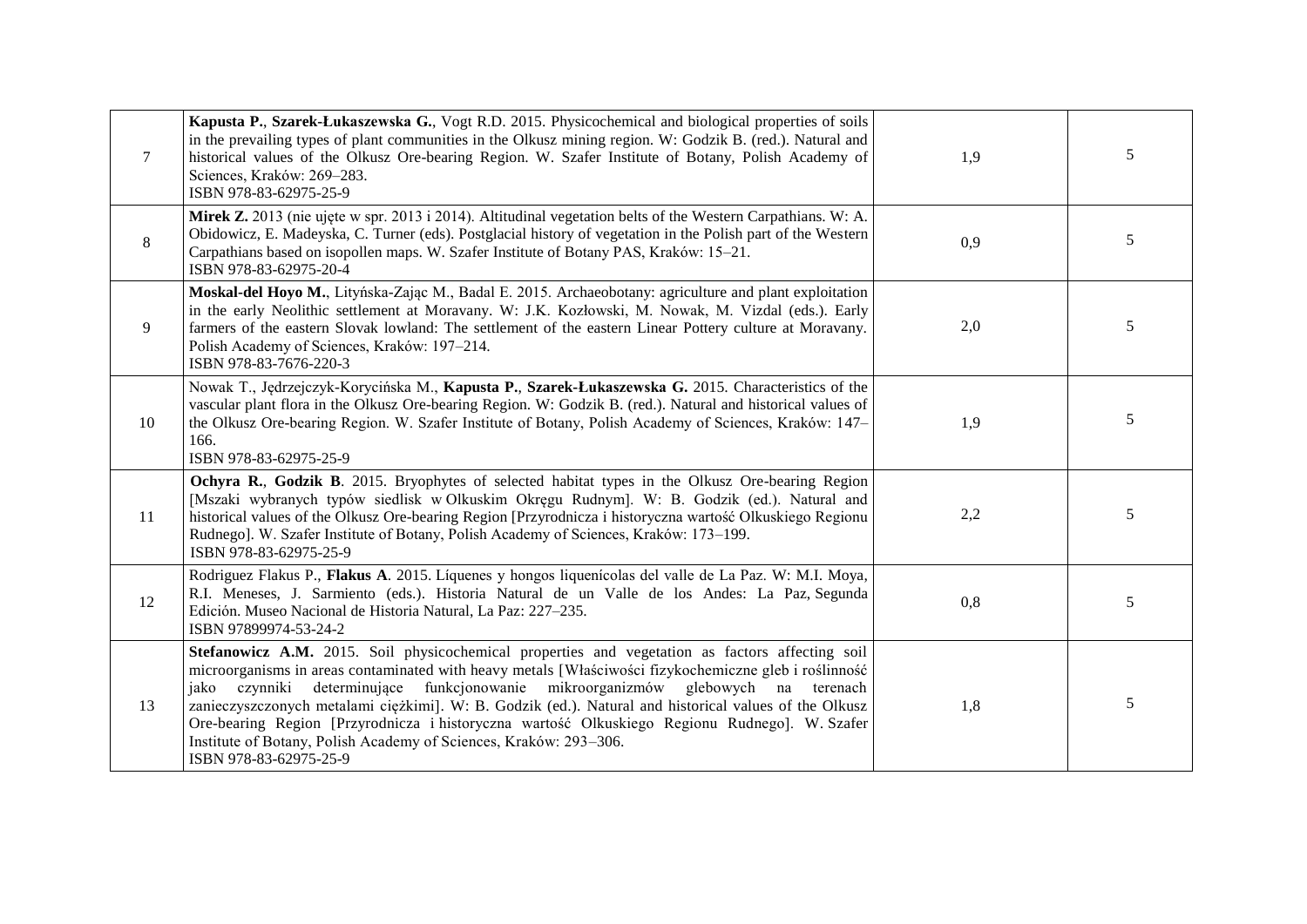## **Tabela 2.3**

Autorstwo monografii naukowej **w języku polskim** (jeżeli język polski nie jest językiem podstawowym w danej dyscyplinie naukowej) **lub innym niż języki angielski, niemiecki, francuski, hiszpański, rosyjski lub włosk**i (nie mniej niż 6 arkuszy wydawniczych). Punktacja: **20**.

| Lp. | Autorzy (nazwiska i inicjały imion)                                                                                                                                                                           | Liczba arkuszy | Punktacja wg |
|-----|---------------------------------------------------------------------------------------------------------------------------------------------------------------------------------------------------------------|----------------|--------------|
|     | Nazwiska autorów posiadających afiliację placówki czcionką pogrubioną                                                                                                                                         | wydawniczych   | <b>MNiSW</b> |
|     | Karasiński D., Kujawa A., Gierczyk B., Ślusarczyk T., Szczepkowski A. 2015. Grzyby wielkoowocnikowe  <br>Kampinoskiego Parku Narodowego. Kampinoski Park Narodowy, Izabelin, 377 s.<br>ISBN 978-83-61144-95-3 | 17.5           | 20           |

## **Tabela 2.4**

Rozdział w monografii naukowej **w języku polskim** (jeżeli język polski nie jest językiem podstawowym w danej dyscyplinie naukowej) **lub innym niż języki angielski, niemiecki, francuski, hiszpański, rosyjski lub włoski** (nie mniej niż 0,5 arkusza wydawniczego). Punktacja: **4**.

| Lp. | Autorzy (nazwiska i inicjały imion)<br>Nazwiska autorów posiadających afiliację placówki czcionką pogrubioną                                                                                                                                                                                                                                                                                                                                                                                                                                                                                                     | Liczba arkuszy<br>wydawniczych | Punktacja wg<br><b>MNiSW</b> |
|-----|------------------------------------------------------------------------------------------------------------------------------------------------------------------------------------------------------------------------------------------------------------------------------------------------------------------------------------------------------------------------------------------------------------------------------------------------------------------------------------------------------------------------------------------------------------------------------------------------------------------|--------------------------------|------------------------------|
|     | Babst-Kostecka A. 2015. Aspekty ewolucyjne tolerancji roślin na metale ciężkie. W: M. Wierzbicka (red.).<br>Ekotoksykologia. Rośliny, gleby, metale. Wydawnictwo Uniwersytetu Warszawskiego, Warszawa: 117-123.<br>ISBN 978-83-235-1854-9                                                                                                                                                                                                                                                                                                                                                                        | 0.6                            |                              |
|     | Godzik B., Kapusta P., Szarek-Łukaszewska G. 2015. Roślinność gleb galmanowych i jej znaczenie dla<br>zachowania różnorodności biotycznej i krajobrazowej terenów pogórniczych – studium przypadku. W: M.<br>Wierzbicka (red.). Ekotoksykologia. Rośliny, gleby, metale. Wydawnictwo Uniwersytetu Warszawskiego,<br>Warszawa: 451–463.<br>ISBN 978-83-235-1854-9                                                                                                                                                                                                                                                 | 1,1                            |                              |
| 3   | Kittel P., Błaszczyk K., Cywa K., Pawłowski D., Romanow M., Stachowicz-Rybka R., Wacnik A., Zawilski P.<br>2014 (nie ujęte w spr. 2014). Wyniki badań przyrodniczych na stanowiskach archeologicznych w Złotorii, gm.<br>Choroszcz nad Narwią (północno-wschodnia Polska). W: M. Karczewski, E. Smolska, T. Kalicki (red.). Środowisko<br>przyrodnicze, gospodarka, osadnictwo i kultura symboliczna w V w. p. n.e. – VII w. n. e. w dorzeczach Odry i<br>Wisły. Środowisko – Człowiek – Cywilizacja, tom 3, Seria wydawnicza Stowarzyszenia Archeologii<br>Środowiskowej, Białystok - Warszawa - Kielce: 61-82. | 2,8                            |                              |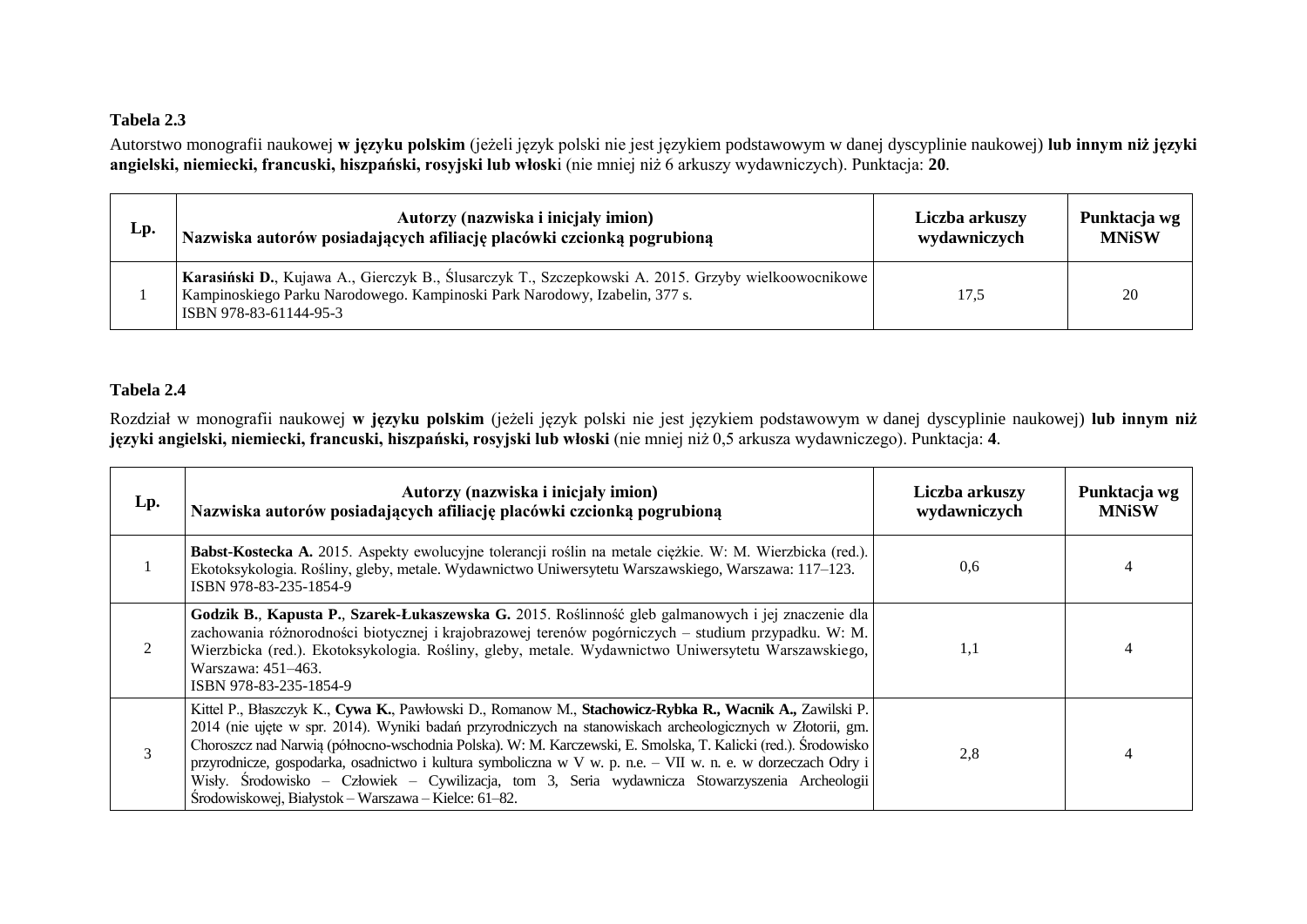|                | ISBN 978-83-63245-81-8, e-ISSN 1898-1712                                                                                                                                                                                                                                                                                                                                                                                                                                                                               |     |                |
|----------------|------------------------------------------------------------------------------------------------------------------------------------------------------------------------------------------------------------------------------------------------------------------------------------------------------------------------------------------------------------------------------------------------------------------------------------------------------------------------------------------------------------------------|-----|----------------|
| $\overline{4}$ | Kittel P., Muzolf B., Alexandrowicz W. P., Nalepka D., Okupny D., Stachowicz-Rybka R. 2015.<br>Stanowisko Smólsk. Badania paleoekologiczne w Smólsku na Kujawach obejmujące okres od starszego<br>neolitu. W: D. Dzieduszyńska, M. Roman (red.). VII Konferencja Paleobotaniki Czwartorzędu "Dynamika<br>zmian roślinności Niżu Polskiego w dobie późnoglacjalnych zmian klimatu i narastania antropopresji<br>w holocenie", 10-12 czerwca 2015, Łódź: 80-89.<br>ISBN 978-83-934417                                    | 0,9 | 4              |
| 5              | Lityńska-Zając M., Cywa K., Tomczyńska Z., 2014 (nie ujęte w spr. 2014). Wyniki analizy materiałów<br>archeobotanicznych ze stanowiska 4 w Łysokaniach, pow. wielicki. W: R. Naglik, P. Włodarczyk (red.). Wyniki<br>badań na wielokulturowym stanowisku 4 w Łysokaniach, gm. Kłaj, pow. Wielicki. Via Archaeologica, Źródła z<br>badań wykopaliskowych na trasie autostrady A4 w Małopolsce. Krakowski Zespół do Badań Autostrad, Kraków:<br>299-310.<br>ISBN 978-83-935207-2-5                                       | 1,1 |                |
| 6              | Lityńska-Zając M., Wasylikowa K., Cywa K., Madeyska E., Tomczyńska Z., 2014 (nie ujęte w spr.<br>2014). Badania archeobotaniczne na stanowiskach 10, 11 i 12 w Targowisku, pow. wielicki. Osady<br>i cmentarzysko kultury łużyckiej. W: J. Górski (red.). Kompleks osadniczy kultury łużyckiej w Targowisku,<br>stan. 10-12, pow. wielicki. Via Archaeologica, Źródła z badań wykopaliskowych na trasie autostrady A4 w<br>Małopolsce. Krakowski Zespół do Badań Autostrad, Kraków: 243–276.<br>ISBN 978-83-935207-1-8 | 3,6 | 4              |
| $\tau$         | Mirek Z. 2014 (nie ujęte w spr. 2014). Kulturowe podstawy oraz motywy ochrony przyrody w kontekście<br>współczesnych wyzwań cywilizacyjnych. W: Z. Mirek, A. Nikel (red.). Ochrona przyrody w Polsce wobec<br>współczesnych wyzwań cywilizacyjnych. Komitet Ochrony Przyrody PAN, Kraków: 9-18.<br>ISBN 978-83-937002-3-3                                                                                                                                                                                              | 0,9 | 4              |
| $8\phantom{.}$ | Mirek Z. 2015. Dziedzictwo przyrodnicze a rozwój społeczny. W: S. Ratajski, M. Ziółkowski (red.).<br>Krajobraz kulturowo-przyrodniczy z perspektywy społecznej. Polski Komitet do spraw UNESCO,<br>Narodowe Centrum Kultury, Warszawa: 251-264.<br>ISBN 978-83-902939-9-8; 978-83-7982-140-2                                                                                                                                                                                                                           | 0,7 | $\overline{4}$ |
| 9              | Moskal-del Hoyo M. 2015. Analiza węgli drzewnych z cmentarzyska kultury łużyckiej ze stanowiska nr 19<br>w Kokotowie. W: J. Górski. (red.). Cmentarzysko z wczesnej epoki żelaza w Kokotowie (stanowisko 19),<br>gm. Wieliczka. Via Archaeologica. Źródła z badań wykopaliskowych na trasie autostrady A4 w Małopolsce,<br>Kraków: 394-417.<br>ISBN 978-83-935207-4-9                                                                                                                                                  | 2,3 | 4              |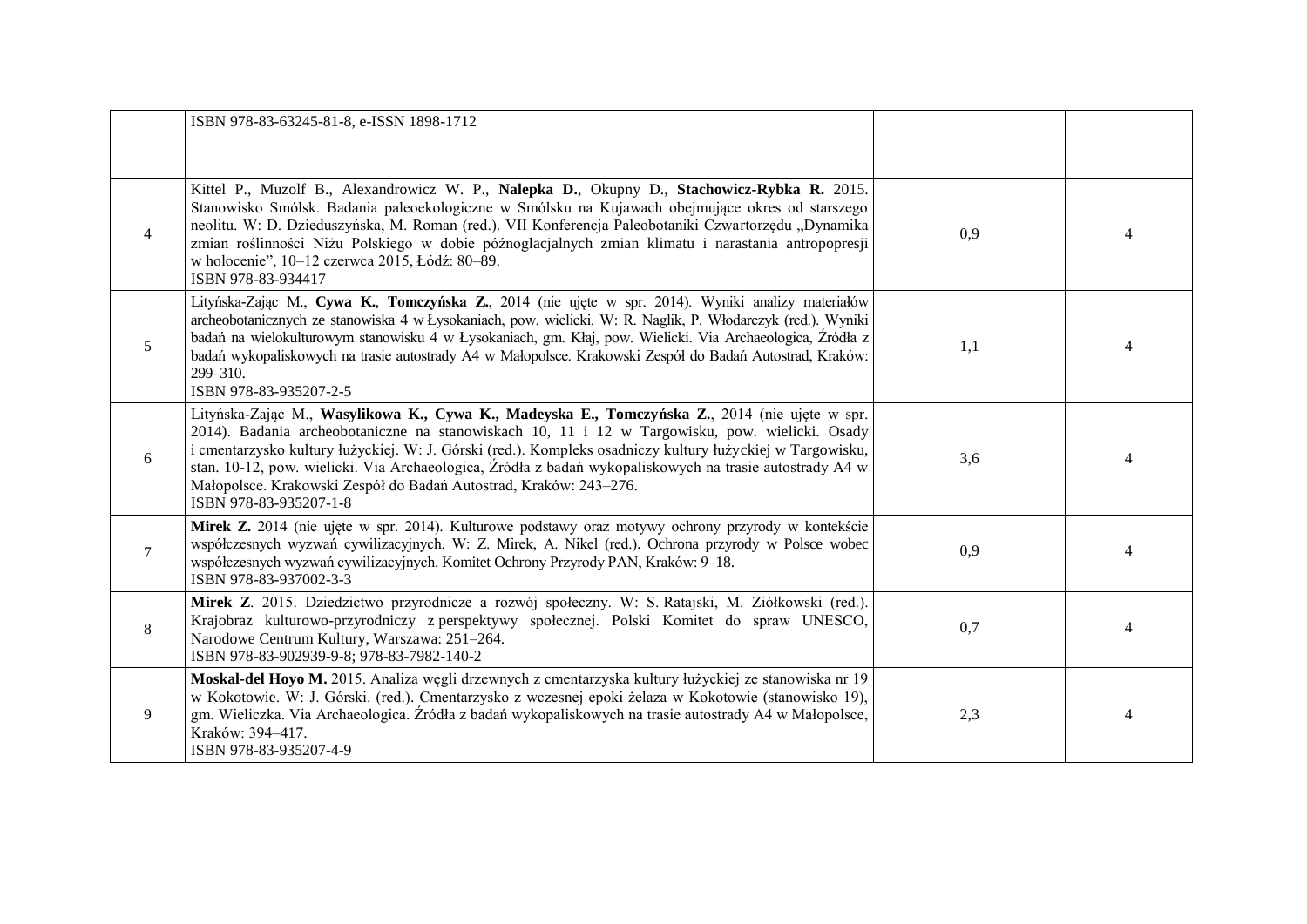| 10 | Nalepka D. 2015. Transformacje szaty roślinnej w rejonie stanowisk 9 i 10 w Stanisławicach, w świetle<br>danych palinologicznych. W: M. Nowak, T. Rodak (red.). Osady z epoki kamienia i wczesnej epoki brązu na<br>stanowisku 9 i 10 w Stanisławicach, pow. Bocheński. Via Archaeologica. Źródła z badań wykopaliskowych<br>na trasie autostrady A4 w Małopolsce, Kraków: 341–352.<br>ISBN 978-83-935207-6-3                                                                     | 1,2 |  |
|----|-----------------------------------------------------------------------------------------------------------------------------------------------------------------------------------------------------------------------------------------------------------------------------------------------------------------------------------------------------------------------------------------------------------------------------------------------------------------------------------|-----|--|
| 11 | Petera-Zganiacz J., Dzieduszyńska D., Korzeń K., Stachowicz-Rybka R., Twardy J., 2015. Obraz<br>palinologiczny i makroszczątkowy osadów zawierających pozostałości kopalnego lasu z młodszego dryasu.<br>W: D. Dzieduszyńska, M. Roman (red.). VII Konferencja Paleobotaniki Czwartorzędu "Dynamika zmian<br>roślinności Niżu Polskiego w dobie późnoglacjalnych zmian klimatu i narastania antropopresji w<br>holocenie", 10-12 czerwca 2015, Łódź: 90-95.<br>ISBN 978-83-934417 | 0,5 |  |
| 12 | Szarek-Łukaszewska G., Kapusta P., Grodzińska K. 2015. Roślinność galmanowa. W: M. Wierzbicka<br>(red.). Ekotoksykologia. Rośliny, gleby, metale. Wydawnictwo Uniwersytetu Warszawskiego, Warszawa:<br>$323 - 355$ .<br>ISBN 978-83-235-1854-9                                                                                                                                                                                                                                    | 1,1 |  |
| 13 | Szarek-Łukaszewska G., Nowak T., Grodzińska K., Kapusta P., Godzik B. 2015. Przyroda Olkuskiego<br>Okręgu Rudnego. W: M. Wierzbicka (red.). Ekotoksykologia. Rośliny, gleby, metale. Wydawnictwo<br>Uniwersytetu Warszawskiego, Warszawa: 163-175.<br>ISBN 978-83-235-1854-9                                                                                                                                                                                                      | 1,2 |  |
| 14 | Szarek-Łukaszewska G. 2015. Rekultywacja czy renaturyzacja? W: M. Wierzbicka (red.),<br>Ekotoksykologia. Rośliny, gleby, metale. Wydawnictwo Uniwersytetu Warszawskiego, Warszawa: 463-<br>469.<br>ISBN: 978-83-235-1854-9                                                                                                                                                                                                                                                        | 0,6 |  |
| 15 | Niklińska M., Stefanowicz A.M. 2015. Mikroorganizmy glebowe na terenach metalonośnych. W: M.<br>Wierzbicka (ed.). Ekotoksykologia. Rośliny, gleby, metale. Wydawnictwa Uniwersytetu Warszawskiego,<br>Warszawa: 207-225.<br>ISBN 978-83-235-1854-9                                                                                                                                                                                                                                | 1,9 |  |

## **Tabela 2.5**

## *Redakcja naukowa wieloautorskiej monografii.*

- **W języku angielskim niemieckim, francuskim, hiszpańskim, rosyjskim lub włoskim albo podstawowym w danej dyscyplinie.** Punktacja: **5.**
- **W języku polskim** (jeżeli język polski nie jest językiem podstawowym w danej dyscyplinie naukowej) lub **innym niż języki angielski, niemiecki, francuski, hiszpański, rosyjski lub włoski.** Punktacja: **4**.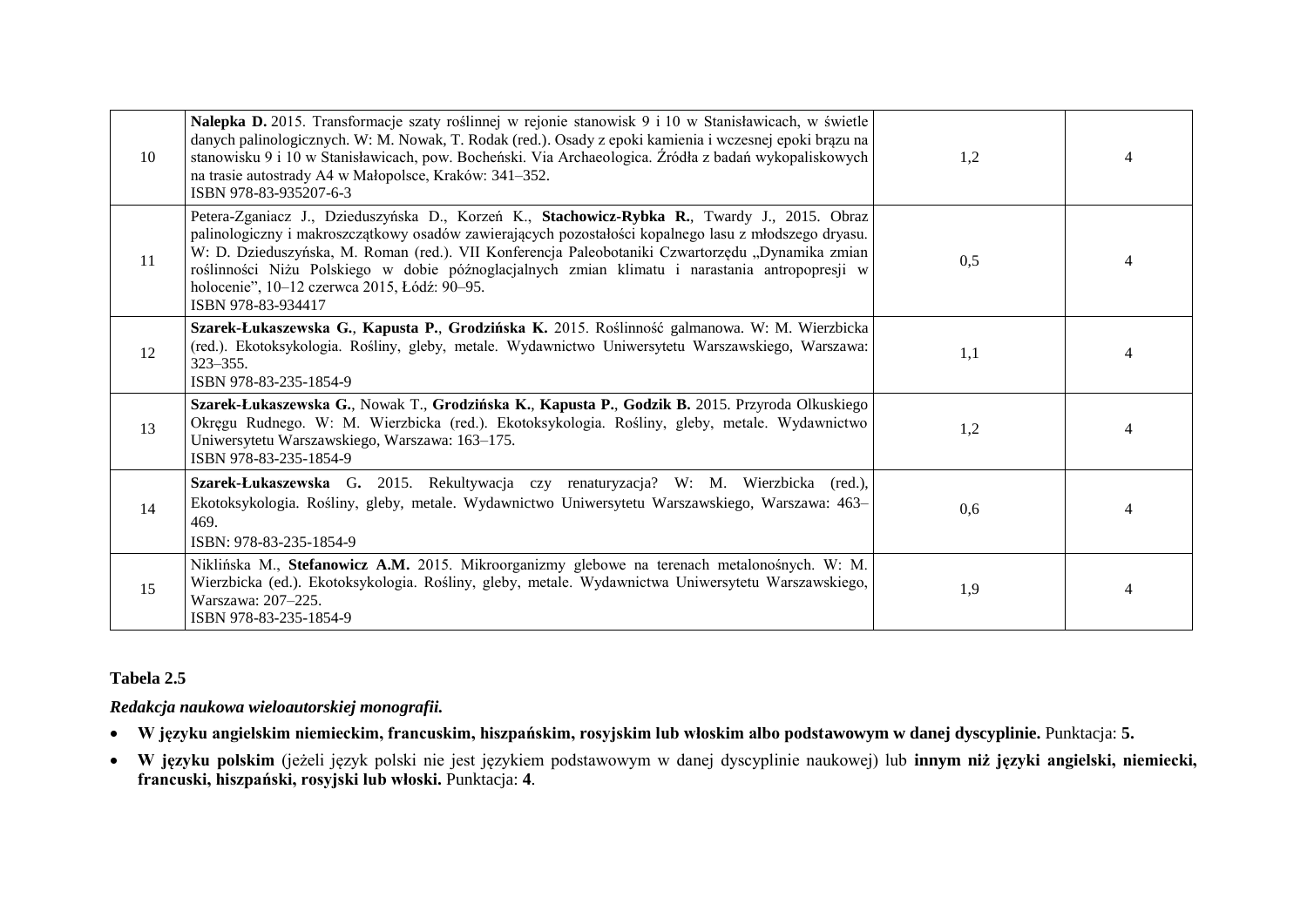| Lp. | Autorzy (nazwiska i inicjały imion)<br>Nazwiska autorów posiadających afiliację placówki czcionką pogrubioną                                                                                                                                                    | Punktacja wg<br><b>MNiSW</b> |
|-----|-----------------------------------------------------------------------------------------------------------------------------------------------------------------------------------------------------------------------------------------------------------------|------------------------------|
|     | Godzik B. (ed.). 2015. Natural and historical values of the Olkusz Ore-bearing Region [Przyrodnicza i historyczna wartość Olkuskiego]<br>Regionu Rudnego]. W. Szafer Institute of Botany, Polish Academy of Sciences, Kraków, 334 pp.<br>ISBN 978-83-62975-25-9 |                              |
|     | Mirek Z., Nikel A. (red.) 2014 (nie ujęte w spr. 2014). Ochrona przyrody w Polsce wobec współczesnych wyzwań cywilizacyjnych.<br>Komitet Ochrony Przyrody PAN, Kraków, 300 s.<br>ISBN 978-83-937002-3-3                                                         |                              |

## **B. PRACE WYDRUKOWANE – NIEPUNKTOWANE**

#### **1. Inne artykuły oryginalne**

- 1. **Bednarek-Ochyra H.**, Sawicki J., **Ochyra R.**, Szczecińska M., Plášek V. 2015. *Dilutineuron*, a new moss genus of the subfamily Racomitrioideae (Grimmiaceae, Bryophyta). Acta Musei Silesiae, Scientiae Naturales 64(2): 163–168. ISSN 2336-3193
- 2. **Combik M.**, **Mirek Z.** 2015. Estimating of the effectiveness of species identification by sequencing of two chloroplast DNA loci (matK and rbcL) in selected groups of Polish flora. DNA Barcodes 3: 17–26. DOI: 10.1515/dna-2015-0003 e-ISSN 2299-1077
- 3. Kubiak-Martens L., van der Linden M., **Obidowicz A.** 2015. Archeobotanisch onderzoek van breeuwsel uit de 13 en 14 -eeuwse Schepen van de Nieuwe Bierkaai in Hulst [Badania archeobotaniczne materiału uszczelniającego z wraków statków z 13-tego i 14-tego wieku z Nieuwe Bierkaai w Hulst, Holandial. BIAXiaal 857, BIAX Consult, Zaandam: 1-17. ISSN 1568-2285
- 4. Lityńska-Zając M., T**omczyńska Z., Cywa K., Wasylikowa K.** 2015. Sprawozdanie z badań archeobotanicznych obiektów kultury pucharów lejkowatych i kultury mierzanowickiej w Stanisławicach, stan. 9, gm. Bochnia. W: M. Nowak, T. Rodak (red.), Osady z epoki kamienia i wczesnej epoki brązu na stanowisku 9 i 10 w Stanisławicach, pow. Bocheński. Via Archaeologica. Źródła z badań wykopaliskowych na trasie autostrady A4 w Małopolsce, Kraków: 337–340. ISBN 978-83-935207-6-3
- 5. **Obidowicz A., Nalepka D.,** Walanus A. 2015. Polodowcowa historia leszczyny (*Corylus avellana* L.) w polskiej części Karpat. Wierchy 118: 191–195. ISSN 0137-6829
- 6. **Ochyra R.**, **Bednarek-Ochyra H.** 2015. The earliest recognition of *Schistidium occidentale* (Bryophyta: Grimmiaceae), with a review of species *Schistidium subg. Canalicularia. Arctoa 24: 32-36.*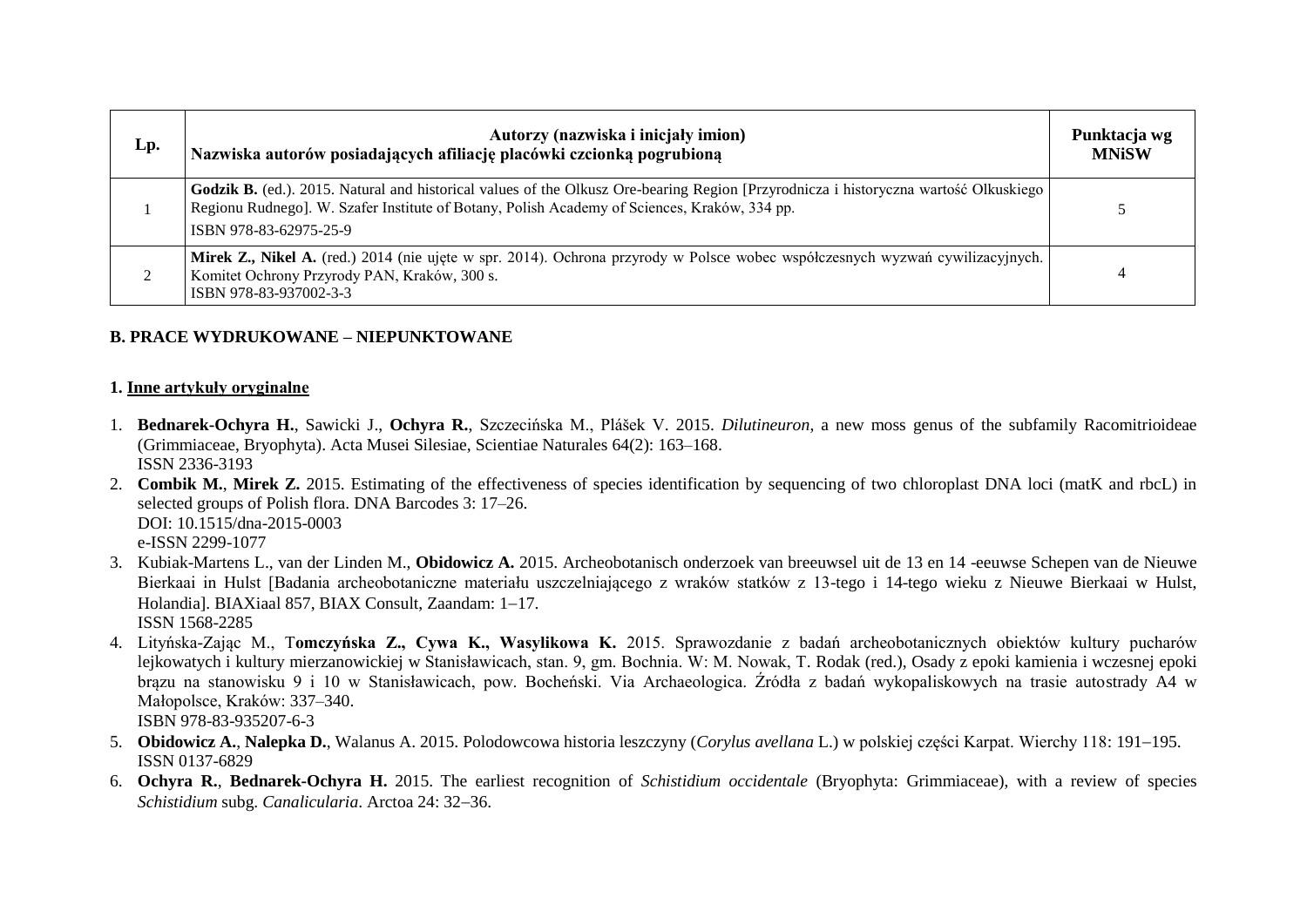ISSN 0131-1379

- 7. Plášek V., Sawicki J., **Ochyra R.**, Szczecińska M., Kulik T. 2015. New taxonomical arrangement of the traditionally conceived genera *Orthotrichum* and *Ulota* (Orthotrichaceae, Bryophyta). Acta Musei Silesiae, Scientiae Naturales 64(2): 169–174. ISSN 2336-3193
- 8. **Stachowicz-Rybka R.**, **Moskal-del Hoyo M.**, **Tomczyńska Z.** Lityńska-Zając M. 2014 (nie ujęte w spr. 2014). Raport z oznaczania zwęglonych nasion, owoców i węgli drzewnych ze stanowiska grupy tarnobrzeskiej kultury łużyckiej w Grabowcu, stan. 1 (AZP 105-85/50), gm. Radymno, woj. podkarpackie. Raport 9: 151-164. ISSN 2300-0511

**2. Artykuły popularnonaukowe, wspomnienia, informacje**

- 1. Bartoszek W., **Mirek Z**., Koczur A. 2014 (nie ujęte w spr. 2014). *Carex pulicaris* L. Turzyca pchla. W: R. Kaźmierczakowa, K. Zarzycki, Z. Mirek (red.). Polska czerwona księga roślin. Paprotniki i rośliny kwiatowe. Wydanie III uaktualnione i rozszerzone. Polska Akademia Nauk, Instytut Ochrony Przyrody, Kraków: 737–739. ISBN 978-83-61191-72-8
- 2. Bloch-Orłowska J., Pawlikowski P., **Cieślak E.** 2014 (nie ujęte w spr. 2014). *Saxifraga hirculus* L. Skalnica torfowiskowa. W: R. Kaźmierczakowa, K. Zarzycki, Z. Mirek (red.). Polska czerwona księga roślin. Paprotniki i rośliny kwiatowe. Wydanie III uaktualnione i rozszerzone. Polska Akademia Nauk, Instytut Ochrony Przyrody, Kraków: 246–248. ISBN 978-83-61191-72-8
- 3. **Frey L.** 2015. Barwna opowieść o jesiennych liściach. Z doliny Grajcarka 277: 18–19. ISSN 1506-4328
- 4. **Frey L.** 2015. Ferula roślina, pastorał, mieszadło. Z doliny Grajcarka 268: 18–19. ISSN 1506-4328
- 5. **Frey L.** 2015. Kolczaste jabłko lub diabelska trąba. Z doliny Grajcarka 278: 18–19. ISSN 1506-4328
- 6. **Frey L.** 2015. Kwiat z tarczą. Z doliny Grajcarka 274: 18–19. ISSN 1506-4328
- 7. **Frey L.** 2015. Lubił trawy, zioła i drzewa. Z doliny Grajcarka 273: 18–19. ISSN 1506-4328
- 8. **Frey L.** 2015. Maryjne kwiaty. Z doliny Grajcarka 272: 18–19. ISSN 1506-4328
- 9. **Frey L.** 2015. Pienińska apteka. Miejski Ośrodek Kultury w Szczawnicy, Szczawnica, 128 s. ISBN 978-83-94-29-20-0-3
- 10. **Frey L.** 2015. Pienińska flora z kajaka widziana (Pieniny flora as seen from a kayak). Polski region Pieniny 13: 44–51. ISSN 2299-4084
- 11. **Frey L.** 2015. Płomienna piękność. Z doliny Grajcarka 275: 18–19. ISSN 1506-4328
- 12. **Frey L.** 2015. Siedem najważniejszych roślin biblijnych ich walory użytkowe i symbolika W: P. Borza, P. Tirpák (red.), Znak, Symbol a Rituál. V pozemskom a duchovnom pokrme. Prešovská univerzita v Prešove, Prešov: 50–79.
- 13. **Frey L.** 2015. Skłócone siostry. Z doliny Grajcarka 276: 18–19. ISSN 1506-4328
- 14. **Frey L.** 2015. Sosny strażniczki przełomu Dunajca (Pines guardians of the Dunajec Gorge). Polski region Pieniny 12: 80–87. ISSN 2299-4084
- 15. **Frey L.** 2015. Urocza choć omączona krytycznie zagrożona. Z doliny Grajcarka 271: 18–19. ISSN 1506-4328
- 16. **Frey L.** 2015. Warzywna ostryga. Z doliny Grajcarka 269: 18–19. ISSN 1506-4328
- 17. **Frey L.** 2015. Wyniosły i śmiały. Z doliny Grajcarka 279: 18–19. ISSN 1506-4328
- 18. **Frey L.** 2015. Zwierzęta sieją. Z doliny Grajcarka 270: 18–19. ISSN 1506-4328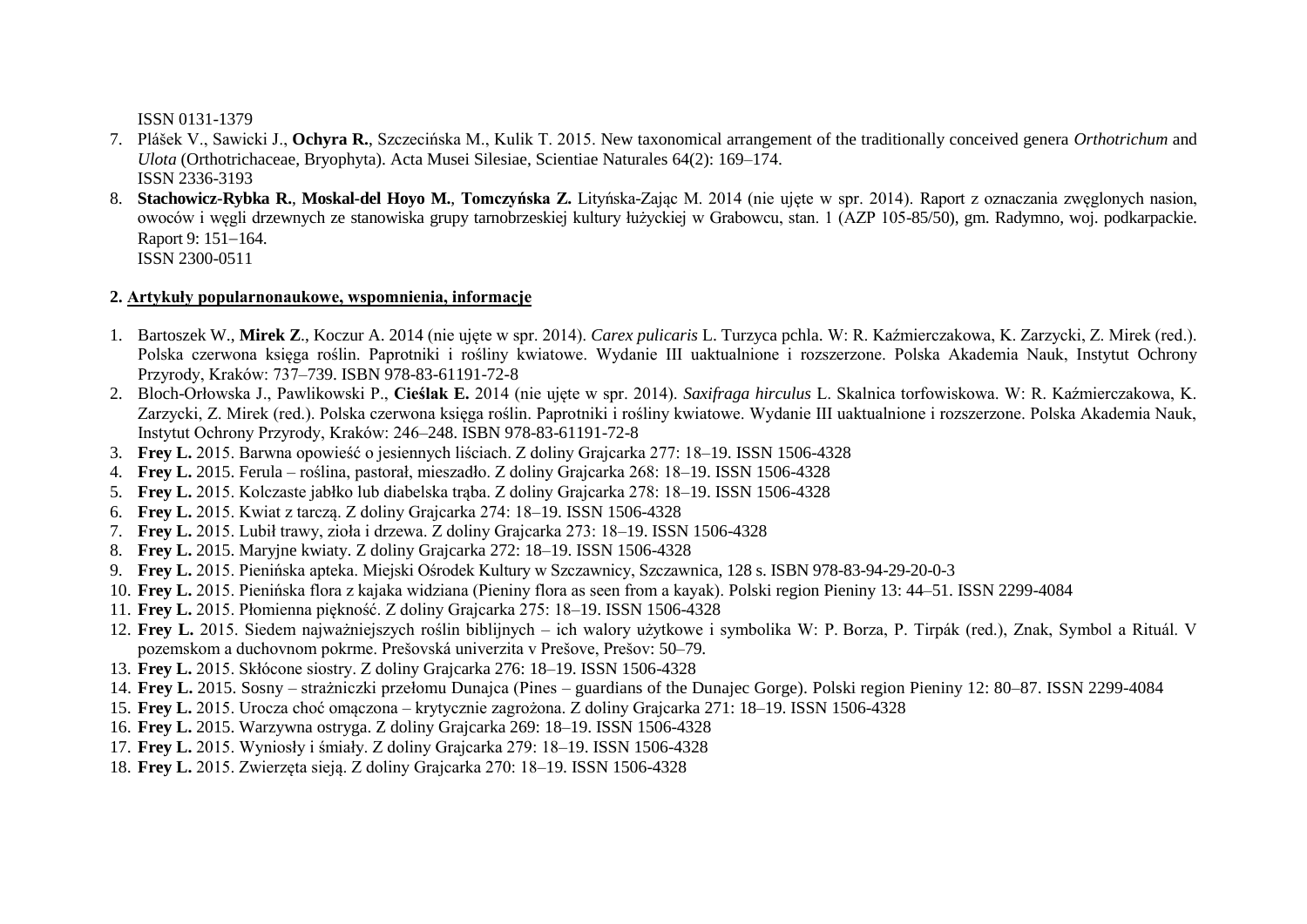- 19. **Frey L.**, **Szczepaniak M.** 2015. Indeks do tomu 22(1) Fragmenta Floristica et Geobotanica Polonica. Fragmenta Floristica et Geobotanica Polonica 22(1): 125–131. ISSN 1640-629X
- 20. **Frey L.**, **Szczepaniak M.** 2015. Indeks do tomu 22(2) Fragmenta Floristica et Geobotanica Polonica. Fragmenta Floristica et Geobotanica Polonica 22(2): 401–407. ISSN 1640-629X
- 21. **Godzik B**. Acknowledgements [Podziękowania]. 2015. W: B. Godzik (red.). 2015. Natural and historical values of the Olkusz Ore-bearing Region [Przyrodnicza i historyczna wartość Olkuskiego Okręgu Rudnego]. W. Szafer Institute of Botany, Polish Academy of Sciences, Kraków: strony nienumerowane. ISBN 978-83-62975-25-9
- 22. **Godzik B**. Introduction [Wstęp]. W: B. Godzik (red.). 2015. Natural and historical values of the Olkusz Ore-bearing Region [Przyrodnicza i historyczna wartość Olkuskiego Okręgu Rudnego]. W. Szafer Institute of Botany, Polish Academy of Sciences, Kraków: 11–16. ISBN 978-83-62975-25-9
- 23. Kaźmierczakowi R., **Mirek Z**., Nobis A., Nobis M. 2014 (nie ujęte w spr. 2014). *Arabis recta* Vill. Gęsiówka uszkowata. W: R. Kaźmierczakowa, K. Zarzycki, Z. Mirek (red.). Polska czerwona księga roślin. Paprotniki i rośliny kwiatowe. Wydanie III uaktualnione i rozszerzone. Polska Akademia Nauk, Instytut Ochrony Przyrody, Kraków: 215–217. ISBN 978-83-61191-72-8
- 24. Kujawa A., Gierczyk B., **Karasiński D.**, Szczepkowski A., Ślusarczyk T. 2015. Grzyby wielkoowocnikowe Kampinoskiego Parku Narodowego. Przewodnik terenowy. Kampinoski Park Narodowy, Izabelin, 64 s. ISBN 978-83-61144-96-0
- 25. **Mirek Z**. 2014 (nie ujęte w spr. 2014). Jesień nie musi być smutna. Wiadomości Botaniczne 58(3/4): 213. ISSN 0043-5090
- 26. **Mirek Z**. 2014 (nie ujęte w spr. 2014). Kupkówka, Hacquetia cieszynianka, Na warzuchę polską, Na badaczkę pszenżyta Triticale [fraszki]. Wiadomości Botaniczne 58(3/4): 214. ISSN 0043-5090.
- 27. **Mirek Z.** 2014 (nie ujęte w spr. 2014). Mądrość w kontekście logiki życia, czyli o Bożej ekologii. W: S. Drzyżdżyk, M. Gilski (red.) Oblicza mądrości Z czego wyrastamy, ku czemu zmierzamy. Wyd. Scriptum: 223–244. ISBN 978-83- 64028-58-8
- 28. **Mirek Z**. 2014 (nie ujęte w spr. 2014). Portrety botaników polskich Halina Piękoś-Mirek. Wiadomości Botaniczne 58(3/4): 112–113. ISSN 0043-5090
- 29. **Mirek Z**. 2014 (nie ujęte w spr. 2014). Rozstania Halina Piękoś-Mirek (1939–2013). Wiadomości Botaniczne 58(3/4): 114–133. ISSN 0043-5090
- 30. **Mirek Z.** 2015. Kulturowe podstawy oraz motywy ochrony przyrody w kontekście współczesnych wyzwań cywilizacyjnych. Aura 5/15: 10–13. ISSN 0137-3668
- 31. **Mirek Z.** 2015. Mimozami jesień się zaczyna. Kurier Lanckoroński 117: 8–10. ISSN 1425-5006
- 32. **Mirek Z.** 2015. O egzotycznej psiance i imperialistach zza oceanu. Kurier Lanckoroński 115: 3–5. ISSN 1425-5006
- 33. **Mirek Z.** 2015. Rzecz o sławnym kąkolu. Kurier Lanckoroński 114: 6–8. ISSN 1425-5006
- 34. **Nikel A**. 2014 (nie ujęte w spr. 2014). Dokumentacja fotograficzna W: Z. Mirek, A. Nikel (red.) Ochrona przyrody w Polsce Polsce wobec współczesnych wyzwań cywilizacyjnych. Komitet Ochrony Przyrody PAN, Kraków: 23–34. ISBN 978-83-937002-3-3
- 35. **Nikel A**. 2014 (nie ujęte w spr. 2014). "Ochrona przyrody w Polsce wobec współczesnych wyzwań cywilizacyjnych" Konferencja naukowa. Kraków, Instytut Ochrony Przyrody Polskiej Akademii Nauk, 24–25 października 2013 r. Sprawozdanie. W: Z. Mirek, A. Nikel (red.) Ochrona przyrody w Polsce Polsce wobec współczesnych wyzwań cywilizacyjnych. Komitet Ochrony Przyrody PAN, Kraków: 19–22. ISBN 978-83-937002-3-3
- 36. Piękoś-Mirkowa H., **Frey L.** 2014 (nie ujęte w spr. 2014). *Agrostis alpina* Scop. Mietlica alpejska. W: R. Kaźmierczakowa, K. Zarzycki, Z. Mirek (red.). Polska czerwona księga roślin. Paprotniki i rośliny kwiatowe. Wydanie III uaktualnione i rozszerzone. Polska Akademia Nauk, Instytut Ochrony Przyrody, Kraków: 647–648. ISBN 978-83-61191-72-8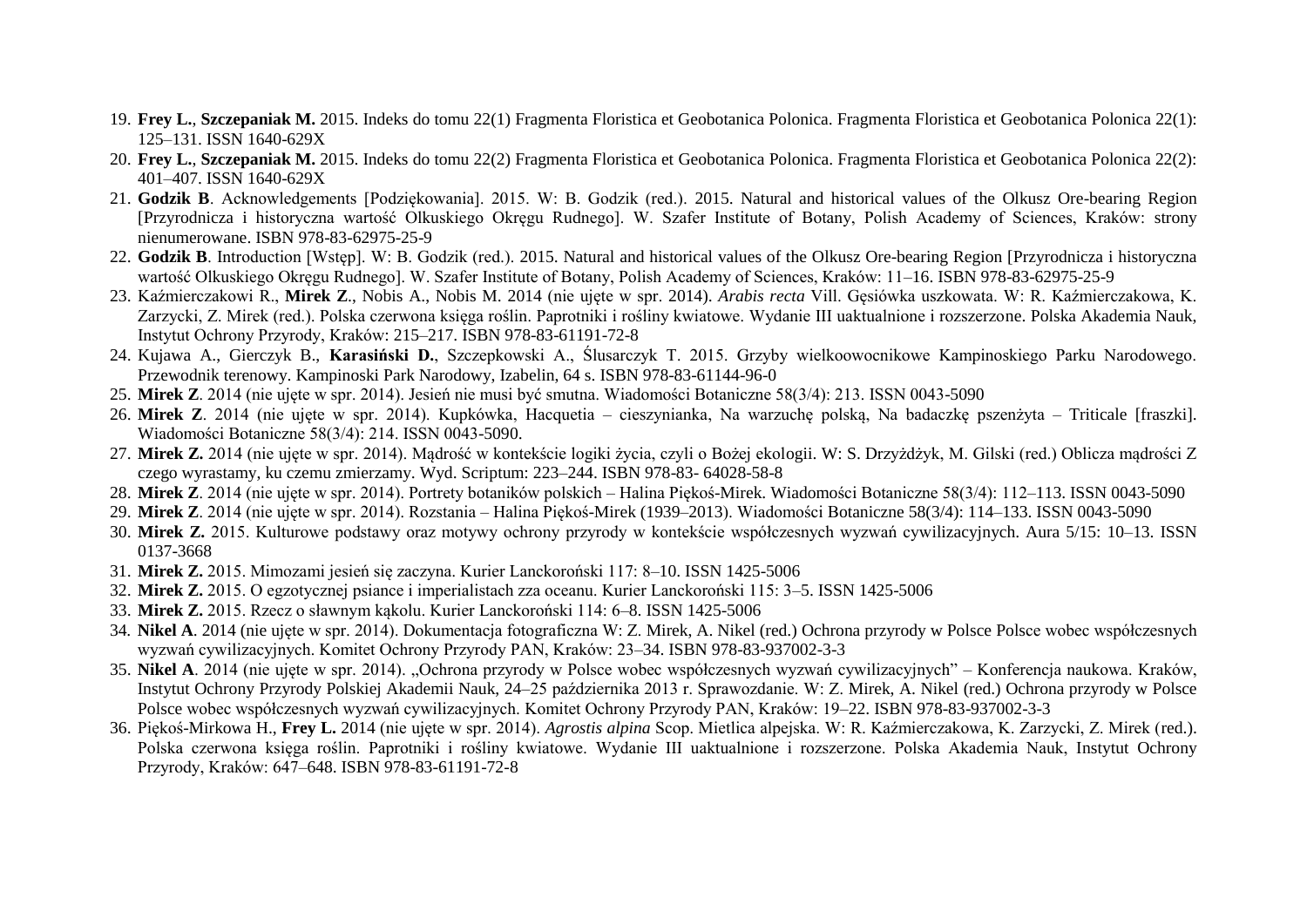- 37. **Ronikier M**. 2014 (nie ujęte w spr. 2014). *Draba tomentosa* Clairv. Głodek kutnerowaty. W: R. Kaźmierczakowa, K. Zarzycki, Z. Mirek (red.). Polska czerwona księga roślin. Paprotniki i rośliny kwiatowe. Wydanie III uaktualnione i rozszerzone. Polska Akademia Nauk, Instytut Ochrony Przyrody, Kraków: 222–223. ISBN 978-83-61191-72-8
- 38. **Ronikier M**., Grzyl A., Wojtowicz W. 2014 (nie ujęte w spr. 2014). *Pulsatilla vernalis* (L.) Mill. Sasanka wiosenna. W: R. Kaźmierczakowa, K. Zarzycki, Z. Mirek (red.). Polska czerwona księga roślin. Paprotniki i rośliny kwiatowe. Wydanie III uaktualnione i rozszerzone. Polska Akademia Nauk, Instytut Ochrony Przyrody, Kraków: 178–181. ISBN 978-83-61191-72-8
- 39. **Ronikier M.**, Wróbel S. 2014 (nie ujęte w spr. 2014). *Androsace obtusifolia* All. Naradka tępolistna. W: R. Kaźmierczakowa, K. Zarzycki, Z. Mirek (red.). Polska czerwona księga roślin. Paprotniki i rośliny kwiatowe. Wydanie III uaktualnione i rozszerzone. Polska Akademia Nauk, Instytut Ochrony Przyrody, Kraków: 385–387. ISBN 978-83-61191-72-8
- 40. **Staszkiewicz J.** 2014 (nie ujęte w spr. 2014). *Betula ×oycoviensis* Besser (pro species) Brzoza ojcowska. W: R. Kaźmierczakowa, K. Zarzycki, Z. Mirek (red.). Polska czerwona księga roślin. Paprotniki i rośliny kwiatowe. Wydanie III uaktualnione i rozszerzone. Polska Akademia Nauk, Instytut Ochrony Przyrody, Kraków: 89–90. ISBN 978-83-61191-72-8
- 41. **Staszkiewicz J.** 2014 (nie ujęte w spr. 2014). *Betula szaferi* Jent.-Szaf. ex Stasz. Brzoza Szafera. W: R. Kaźmierczakowa, K. Zarzycki, Z. Mirek (red.). Polska czerwona księga roślin. Paprotniki i rośliny kwiatowe. Wydanie III uaktualnione i rozszerzone. Polska Akademia Nauk, Instytut Ochrony Przyrody, Kraków: 91–92. ISBN 978-83-61191-72-8
- 42. **Staszkiewicz J.** 2014 (nie ujęte w spr. 2014). *Euphrasia exaristata* Smejkal Świetlik bezostny. W: R. Kaźmierczakowa, K. Zarzycki, Z. Mirek (red.). Polska czerwona księga roślin. Paprotniki i rośliny kwiatowe. Wydanie III uaktualnione i rozszerzone. Polska Akademia Nauk, Instytut Ochrony Przyrody, Kraków: 452–453. ISBN 978-83-61191-72-8
- 43. **Staszkiewicz J.** 2014 (nie ujęte w spr. 2014). *Pinus ×rhaetica* Brügger Sosna drzewokosa. W: R. Kaźmierczakowa, K. Zarzycki, Z. Mirek (red.). Polska czerwona księga roślin. Paprotniki i rośliny kwiatowe. Wydanie III uaktualnione i rozszerzone. Polska Akademia Nauk, Instytut Ochrony Przyrody, Kraków: 76–78. ISBN 978-83-61191-72-8
- 44. Tyszka J., Gedl P., **Zastawniak-Birkenmajer E.** 2015. Professor Krzysztof Birkenmajer's 85th Anniversary Celebrations. W: J. Tyszka, P. Gedl, E. Zastawniak-Birkenmajer (red.). 85<sup>th</sup> Anniversary of Professor Krzysztof Birkenmajer. Studia Geologica Polonica 137: 9–28. ISBN 978-83-61375-60-9, ISSN 0081-6426
- 45. **Wójcicki J.J**. 2014 (nie ujęte w spr. 2014). *Cerasus fruticosa* Pallas. Wisienka karłowata. W: R. Kaźmierczakowa, K. Zarzycki, Z. Mirek (red.). Polska czerwona księga roślin. Paprotniki i rośliny kwiatowe. Wydanie III uaktualnione i rozszerzone. Polska Akademia Nauk, Instytut Ochrony Przyrody, Kraków: 274–276. ISBN 978-83-61191-72-8
- 46. **Wójcicki J.J.** 2014 (nie ujęte w spr. 2014). Nadchodzące spotkania Forthcoming meetings (informacja). Wiadomości Botaniczne 58(1-2): 86–88. ISSN 0043-5090
- 47. **Wójcicki J.J.** 2014 (nie ujęte w spr. 2014). Nadchodzące spotkania Forthcoming meetings (informacja). Wiadomości Botaniczne 58(3-4): 215–217. ISSN 0043-5090
- 48. **Wójcicki J.J.** 2014 (nie ujęte w spr. 2014). *Saxifraga moschata* Wulfen subsp. *basaltica* Braun-Blanq. Skalnica bazaltowa. W: R. Kaźmierczakowa, K. Zarzycki, Z. Mirek (red.). Polska czerwona księga roślin. Paprotniki i rośliny kwiatowe. Wydanie III uaktualnione i rozszerzone. Polska Akademia Nauk, Instytut Ochrony Przyrody, Kraków: 249–250. ISBN 978-83-61191-72-8
- 49. **Wójcicki J.J.** 2015. Nadchodzące spotkania Forthcoming meetings (informacja). Wiadomości Botaniczne 59(1-2): 82–84. ISSN 0043-5090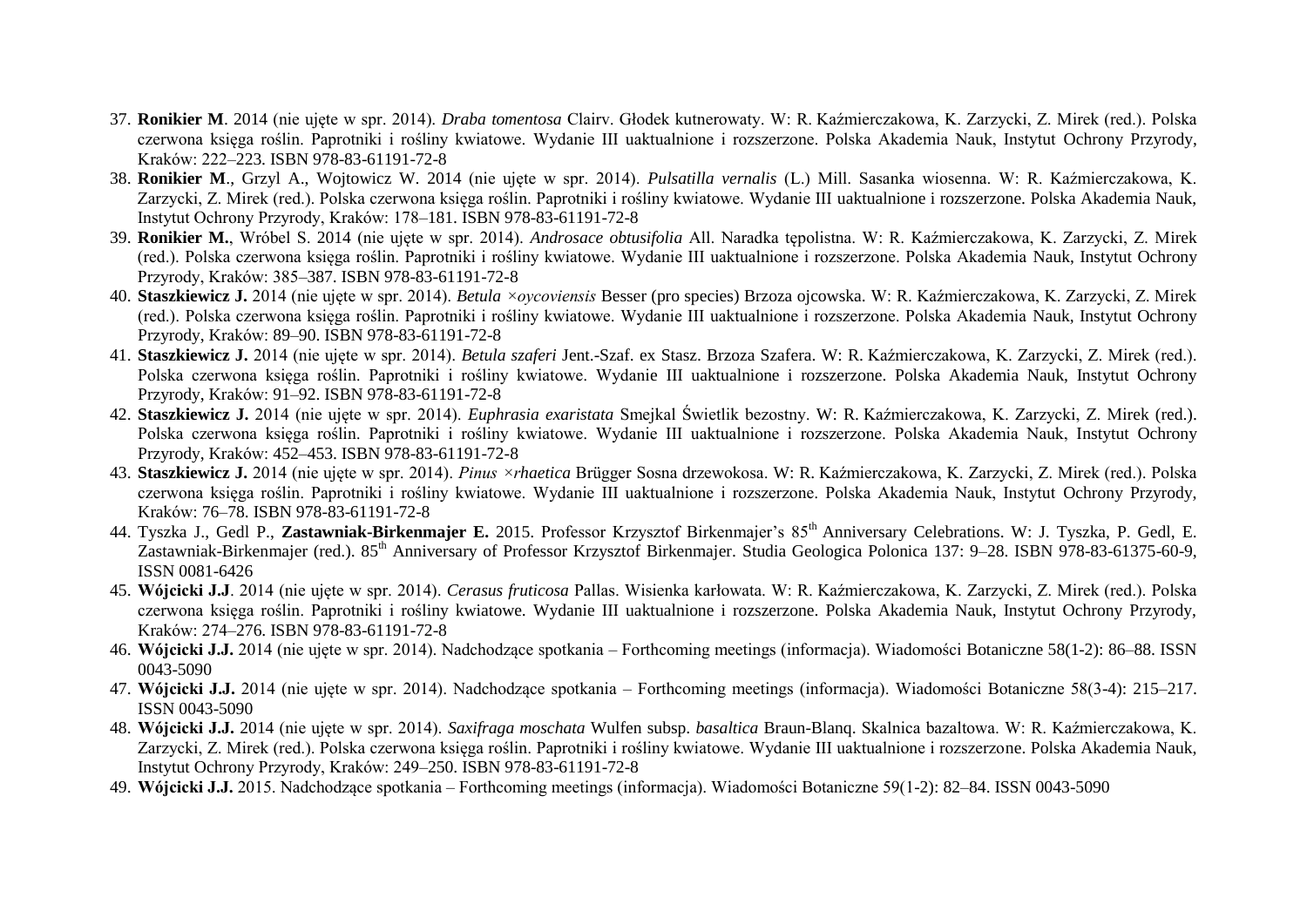- 50. Wróbel S., Delimat A., **Ronikier M**. 2014 (nie ujęte w spr. 2014). *Draba dubia* Suter Głodek mroźny. W: R. Kaźmierczakowa, K. Zarzycki, Z. Mirek (red.). Polska czerwona księga roślin. Paprotniki i rośliny kwiatowe. Wydanie III uaktualnione i rozszerzone. Polska Akademia Nauk, Instytut Ochrony Przyrody, Kraków: 220–221. ISBN 978-83-61191-72-8
- 51. **Zastawniak-Birkenmajer E.**, **Wójcicki J.J.** 2015. Bibliography of Professor Krzysztof Birkenmajer. W: J. Tyszka, P. Gedl, E. Zastawniak-Birkenmajer (red.). 85th Anniversary of Professor Krzysztof Birkenmajer. Studia Geologica Polonica 137: 29–92. ISBN 978-83-61375-60-9, e-ISSN 0081-6426
- 52. **Zastawniak-Birkenmajer E.**, **Wójcicki J.J.** 2015. Studia Geologica Polonica, a publication of the Institute of Geological Sciences, Polish Academy of Sciences. W: J. Tyszka, P. Gedl, E. Zastawniak-Birkenmajer (red.). 85<sup>th</sup> Anniversary of Professor Krzysztof Birkenmajer. Studia Geologica Polonica 137: 93–136. ISBN 978-83-61375-60-9, e-ISSN 0081-6426

#### **3. Referaty, doniesienia konferencyjne, streszczenia**

- 1. Bloch-Orłowska J., **Cieślak E.**, Żółkoś K. 2015. Recovery plan for *Saxifraga hirculus* in northern Poland limitations and first results. W: 27th International Congress For Conservation Biology; 4<sup>th</sup> European Congress For Conservation Biology, Mission Biodiversity: Choosing New Paths For Conservation, Montpellier, France 2–6 August 2015. Book of program: 94. (brak ISBN)
- 2. Bujak Ł., Woronko B., Marcinkowski B., Winter H., **Stachowicz-Rybka R.**, Żarski M. 2015. Zmienność obszarów alimentacyjnych zapisana w mikromorfologii ziaren kwarcu oraz minerałach ciężkich w osadach "preglacjalnych" w stanowisku Rożce (Wysoczyzna Rawska). W: P. Molewski, W. [Juśkiewicz](https://pbn.nauka.gov.pl/persons/3968909/Włodzimierz_Juśkiewicz) (red.). X Zjazd Geomorfologów Polskich "Krajobrazy młodoglacjalne, ich morfogeneza, teraźniejszość, przyszłość, Toruń, 16–19 września 2015. Streszczenia: 24. ISBN 978-83-934506-0-2
- 3. Bujak Ł., Woronko B., Marcinkowski B., Winter H., Żarski M., **Stachowicz-Rybka R.** 2015. Zapis zmian warunków i kierunków transportu osadów rzecznych serii peryglacjalnej na Nizinie Mazowieckiej. W: XXII Konferencja Naukowo-Szkoleniowa Stratygrafia Plejstocenu Polski "Plejstocen Kotliny Płockiej oraz postglacjalna transformacja jej rzeźby", Gołaszewo, 31.08–4.09.2015. Streszczenia: 77–78. ISBN 978-83-62844524
- 4. Bujak Ł., Woronko B., Winter H., **Stachowicz-Rybka R.**, Werner T., Marcinkowski B. 2015. Zapis działalności procesów eolicznych w czasie zlodowacenia otwock" w otworze Rożce (Nizina Mazowiecka). W: XXII Konferencja Naukowo-Szkoleniowa Stratygrafia Plejstocenu Polski "Plejstocen Kotliny Płockiej oraz postglacjalna transformacja jej rzeźby", Gołaszewo, 31.08–4.09.2015. Streszczenia: 27–27. ISBN 978-83-62844524
- 5. Bujak Ł., Woronko B., Winter H., Werner T., Marcinkowski B., **Stachowicz-Rybka R.**, Żarski M., Woźniak P. P. 2015. Pozycja stratygraficzna i wiek osadów serii preglacjalnej z otworu Rożce (Polska środkowa). W: XXII Konferencja Naukowo-Szkoleniowa Stratygrafia Plejstocenu Polski "Plejstocen Kotliny Płockiej oraz postglacjalna transformacja jej rzeźby", Gołaszewo, 31.08–4.09.2015. Streszczenia: 24–26. ISBN 978-83-62844524
- 6. **Cieślak E.** 2015. Insights into the genetic diversity of model xerothermic species: the Balkan Peninsula versus Central and Eastern Europe. W: S. Bogdanović, N. Jogan (eds.). 6<sup>th</sup> Balkan Botanical Congress, Rijeka, Croatia, 14–18 September, 2015. Book of abstracts: 55. ISBN 978-953-99774-9-6
- 7. **Cywa K.** 2015. Technologiczne i środowiskowe aspekty wykorzystywania surowca drzewnego w polskich grodach średniowiecznych, wstępne wyniki badań drewna użytkowego. W: D. Dzieduszyńska, M. Roman (red.). VII Konferencja Paleobotaniki Czwartorzędu "Dynamika zmian roślinności Niżu Polskiego w dobie późnoglacjalnych zmian klimatu i narastania antropopresji w holocenie", Łódź, 10–12 czerwca 2015. Referaty, komunikaty, postery: 14–15. ISBN 978-83-934417
- 8. **Cywa K.** 2015. Trudności przy oznaczaniu średniowiecznych źródeł drewnianych ze zbiorów archeologicznych. W: Warsztaty Archeobotaniczne, Kraków, Igołomia, 28–30 września 2015. Streszczenia referatów: 7. (brak ISBN)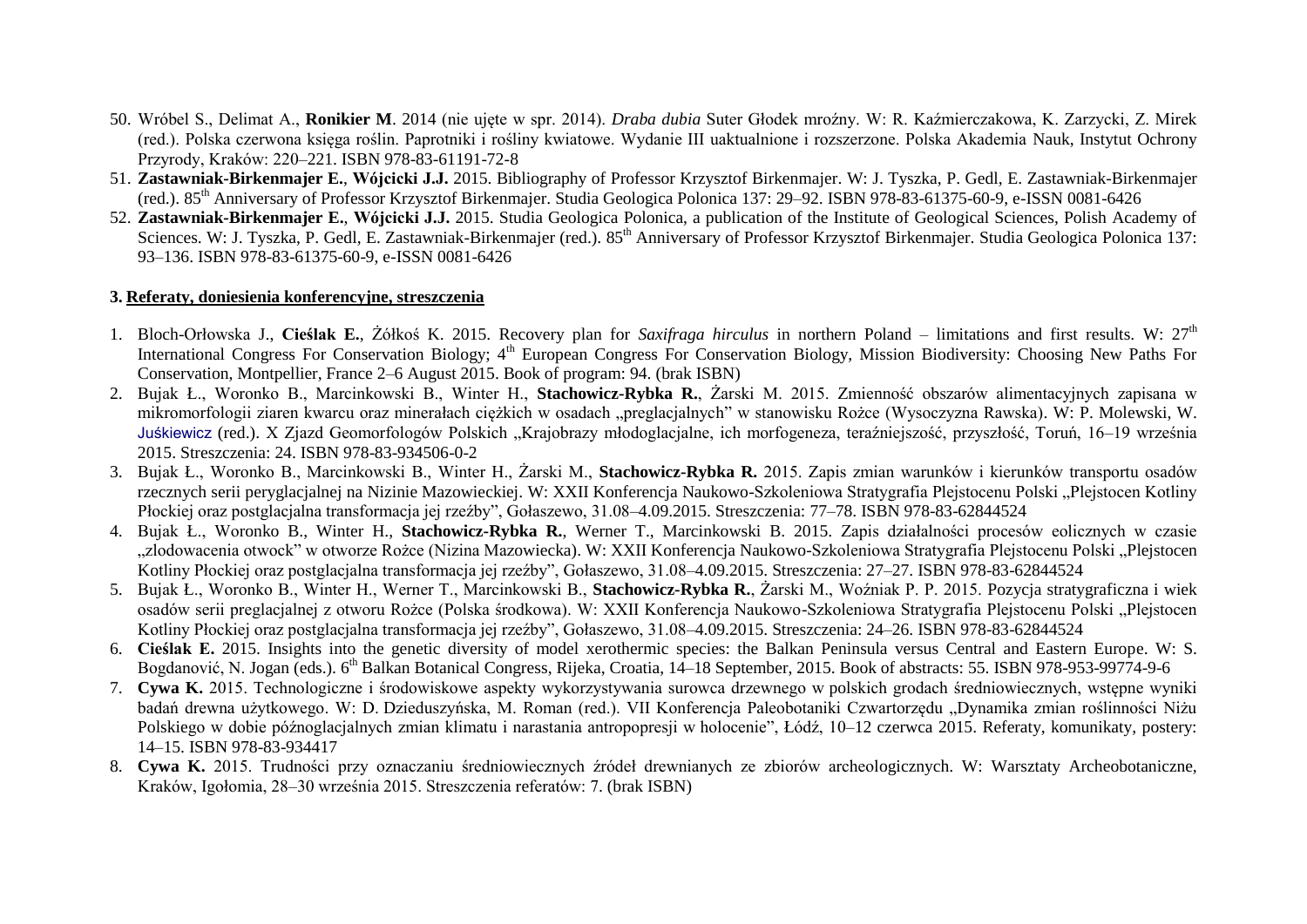- 9. Czarnecka J., Sokal J., **Kurek P.**, Holeksa J. 2014. Engineers in the forest how do foxes and badgers modify forest vegetation? W: 17<sup>th</sup> International Symposium on Landscape Ecology: Landscape and Landscape Ecology, Nitra – Slovakia, 27–29 May 2014. Abstract book: 67. ISBN 978-80-89325-27-6
- 10. Farkas E., **Flakus A**. 2015. *Lyromma*, a miniature foliicolous lichen genus African records. W: P. Szücs, E. Penzesne Konya (eds). Conference of Cryptogams: Recent Research in Cryptogamic Botany III, Eger, Węgry, 17–18.11.2015. Abstract book: 39.
- 11. **Flakus A**., Etayo J., Kukwa M., Rodriguez Flakus P. 2014 (nie ujęte w spr. 2014). Różnorodność i trendy ewolucyjne grzybów naporostowych w tropikalnych Andach – przedstawienie nowo rozpoczętego projektu Diversity and evolutionary trends of lichenicolous fungi in the tropical Andes – presentation of a newly launched project. W: P. Czarnota (red.). XXVIII Zjazd Lichenologów Polskich, Praktyczne i poznawcze wyzwania współczesnej lichenologii. Streszczenia referatów i posterów. Ochotnica Dolna – Gorce, 7–11.09.2014. Ochrona Beskidów Zachodnich 5: 89–90.
- 12. Gabryś A., Piotrowska N., Tylmann W., Bonk A., Filipiak J., **Wacnik A.,** Hernandez-Almeida I., Grosjean M. 2015. Stable isotope record in annually laminated lake sediments from Lake Żabińskie (NE Poland) for the last millennium. W: EGU General Assembly 2015, Vienna, Austria, 12–17 April 2015: id. 3417. (brak ISBN)
- 13. Górka K., **Chlebicki A**. 2015. Fungal actiivity on bones, teeth and marine invertebrates. W: J.W.M.Jagt, G. Hebda, S. Mitrus, E.A. Jagt-Yazykova, A. Bodzioch, D. Konietzko-Meier, K. Kardynał, K. Gruntmejer (eds.). XIII Annual Meeting of the European Association of Vertebrate Palaeolontologists. Polska, Opole, 08–12.06.2015. Abstracts: 118. (brak ISBN)
- 14. Jacobsson E., **Slazak B.**, Kuta E., Göransson U. 2015. Cyclotide mining in callus tissue culture and wild type transcriptomes of *Viola uliginosa*. W: V. Srivastava (ed.). 24<sup>th</sup> American Peptide Symposium, 20–25 June 2015, Orlando, USA. Abstract book: 77.
- 15. Kalicki T., Alexandrovskiy A. L., Kittel P., Krupa J., Mazurkevich A., Pawłowski D., Płóciennik M., **Stachowicz-Rybka R.** 2015. From lake basins to river valley - Late Vistulian and Holocene evolution of last glaciation area: Serteya Basin (Western Russia). W: G. Baryshnikov, A. Panin (red). Gradualism vs Catastrophizm in Landscape Evolution, International Association of Geomorphologists (IAG), Regional conference, Russia, Barnaul, July 2-4 2015. Abstract book: 159–161. ISBN 978-5-7904-1923-2
- 16. **Kapcia M., Mueller-Bieniek A., Moskal-del Hoyo M.,** Przybyła M.S. 2015. Badania archeobotaniczne jamy ze stanowiska Lipnik k. Przeworska próba scharakteryzowania funkcji obiektu. W: Warsztaty Archeobotaniczne, Kraków, Igołomia, 28–30 września 2015. Streszczenia referatów: 8. (brak ISBN)
- 17. Karasiewicz M.T., Hulisz P., Noryśkiewicz A., **Stachowicz-Rybka R.**, Michalski A., Dąbrowski M. 2015. Postglacjalny rozwój zagłębienia wytopiskowego w obrębie moren morąskich (Pojezierze Iławskie) w świetle badań paleobotanicznych i geochemicznych. W: XXII Konferencja Naukowo-Szkoleniowa Stratygrafia Plejstocenu Polski "Plejstocen Kotliny Płockiej oraz postglacjalna transformacja jej rzeźby", Gołaszewo, 31.08–4.09.2015. Streszczenia: 79–81. ISBN 978-83-62844524
- 18. Kittel P., Muzolf B., Papiernik P., **Stachowicz-Rybka R.**, Pawłowski D. Lutyńska M., Budek A., Okupny D. 2015. Przemiany rzeźby na obszarze stanowiska archeologicznego w Smólsku na Pojezierzu Kujawskim w warunkach antropopresji pradziejowej. W: P. Molewski, W. [Juśkiewicz](https://pbn.nauka.gov.pl/persons/3968909/Włodzimierz_Juśkiewicz) (red.). X Zjazd Geomorfologów Polskich "Krajobrazy młodoglacjalne, ich morfogeneza, teraźniejszość, przyszłość", Toruń, 16–19 września 2015. Streszczenia: 58. ISBN 978-83-934506-0-2
- 19. **Kołodziejczyk Ł.** 2015. Macroalgae assemblages on the underwater stones of the central coast of the southern Baltic Sea. W: T. Noga, J. Stanek-Tarkowska (red.). 34<sup>th</sup> International Conference of the Polish Phycological Society "Algae as indicators of environmental changes", Rzeszów–Polańczyk, 18–21.05.2015. Book of Abstracts: 62. ISBN: 978-83-7996-126-9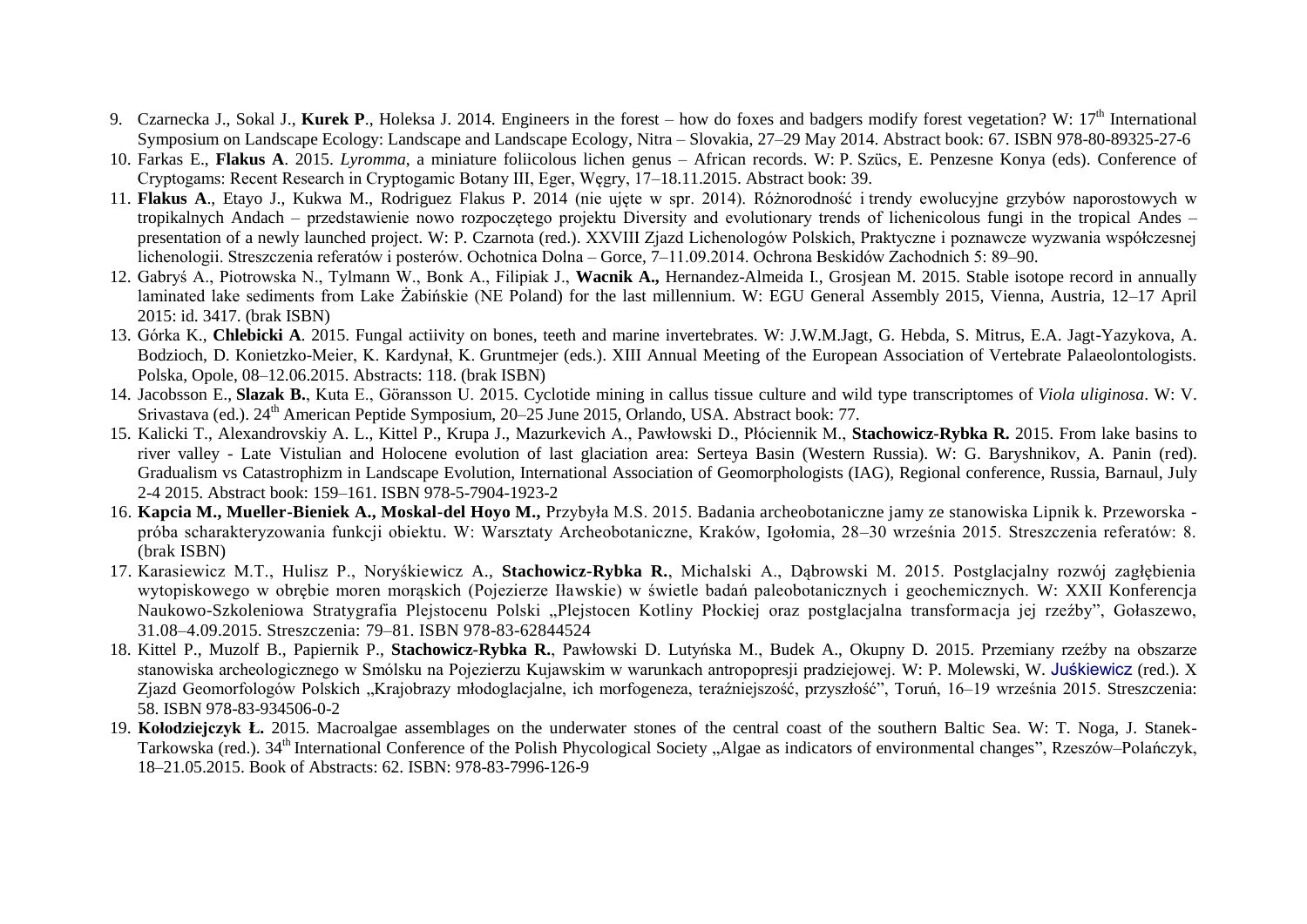- 20. Krześlak I., Andrzejewski L., **Stachowicz-Rybka R.,** Gamrat W., Kupniewska A. 2015. Późnoglacjalna i holoceńska historia roślinności południowowschodniej Kotliny Toruńskiej w świetle analiz paleobotanicznych osadów torfowiska w Dzikowie. W: D. Dzieduszyńska, M. Roman (red.). VII Konferencja Paleobotaniki Czwartorzędu "Dynamika zmian roślinności Niżu Polskiego w dobie późnoglacjalnych zmian klimatu i narastania antropopresji w holocenie", Łódź, 10–12 czerwca 2015. Referaty, komunikaty, postery: 30–31. ISBN 978-83-934417
- 21. Kupryjanowicz M., Granoszewski W., **Nalepka D**., Pidek I. A., Walanus A., Balwierz Z., Fiłoc M, Kołaczek P., Majecka A., Malkiewicz M., Nita M., Noryśkiewicz B., Winter H. 2015. Niestabilność klimatu pod koniec interglacjału eemskiego w świetle map izopolowych Polski. W: 2. Konferencja Naukowa "Zmiany klimatyczne w przeszłości geologicznej", Warszawa, 24–25.11.2015. Referaty i postery: 55–56. ISBN 978-83-7863-482-9
- 22. Kupryjanowicz M., **Nalepka D**., Pidek I. A., Walanus A., Balwierz Z., Bińka K., Fiłoc M, Granoszewski W., Kołaczek P., Majecka A., Malkiewicz M., Nita M., Noryśkiewicz B., Winter H. 2015. Eemska historia roślinności Polski w oparciu o mapy izopolowe. W: D. Dzieduszyńska, M. Roman (red.). VII Konferencja Paleobotaniki Czwartorzędu "Dynamika zmian roślinności Niżu Polskiego w dobie późnoglacjalnych zmian klimatu i narastania antropopresji w holocenie", Łódź, 10–12 czerwca 2015. Referaty, komunikaty, postery: 34–36. ISBN 978-83-934417
- 23. **Lenarczyk J.** 2015. Geometric morphometric methods for analysing phenotypic variability in *Pediastrum boryanum* (Turp.) Menegh. under environmental conditions. W: T. Noga, J. Stanek-Tarkowska (red.).  $34<sup>th</sup>$  International Conference of the Polish Phycological Society . Algae as indicators of environmental changes", Rzeszów–Polańczyk, 18–21.05.2015. Book of Abstracts: 27. ISBN 978-83-7996-126-9
- 24. **Łopata B**., **Babst-Kostecka A., Szarek-Łukaszewska G**. 2015. Eksperyment transplantacji krzyżowej w badaniach oceny adaptacji roślin do skrajnych warunków środowiskowych. W: J. Nyćkowiak, J. Leśny (red.), Badania i Rozwój Młodych Naukowców w Polsce 2015, 25.11.2015, Wrocław, Polska, Materiały konferencyjne, część druga – Wrocław: 69. ISBN (całość) 978-83-942083-5-6, ISBN 978-83-65362-10-0
- 25. **Łopata B**., **Szarek-Łukaszewska G**., **Babst-Kostecka A**. 2015. Adaptacje lokalne *Arabidopsis halleri* na siedliskach metalonośnych i niemetalonośnych – eksperyment transplantacji krzyżowej. W: J. Nyćkowiak, J. Leśny (red.). Badania i Rozwój Młodych Naukowców w Polsce 2015, 12.06.2015, Lublin, Polska. Materiały konferencyjne, część trzecia – Lublin: 43. ISBN 978-83-942083-0-1, ISBN 978-83-942083-4-9
- 26. **Łukaszek M.** 2015. Do changing ecological factors influence the occurrence of different morphotypes of *Cryptomonas* spp.? preliminary studies. W: T. Noga, J. Stanek-Tarkowska (red.). 34<sup>th</sup> International Conference of the Polish Phycological Society "Algae as indicators of environmental changes", Rzeszów–Polańczyk, 18–21.05.2015. Book of Abstracts: 28. ISBN: 978-83-7996-126-9
- 27. **Matura N., Krzewicka B.** 2014 (nie ujęte w spr. 2014). Nowe gatunki porostów wodnych dla Beskidu Sądeckiego [New species fo freshwater lichens new to the Beskid Sądecki Mts.]. W: P. Czarnota (red.). XXVIII Zjazd Lichenologów Polskich, Praktyczne i poznawcze wyzwania współczesnej lichenologii. Streszczenia referatów i posterów. Ochotnica Dolna – Gorce, 7–11.09.2014. Ochrona Beskidów Zachodnich 5: 94–95.
- 28. Mleczko P., **Ronikier A.**, **Ronikier M.** 2015. Ectomycorrhizal symbionts of *Dryas octopetala* L., an arctic-alpine plant, along an altitudinal gradient species diversity and host specificity. W: 8<sup>th</sup> International Conference on Mycorrhiza, Flagstaff, Arizona, USA, 03–07 August 2015. ICOM 8 Paper and Poster Abstracts: 120.
- 29. **Moskal-del Hoyo M.,** Magyari E.K., Lityńska-Zając M., Raczky P., Anders A. 2015. Character of the Atlantic woodland of the Great Hungarian Plain. W: Anthraco 2015 – 6<sup>th</sup> International Anthracology Meeting. Local to global significance of charcoal science, Germany, Freiburg, 30.08–06.09.2015. Abstracts book: 88. (brak ISBN)
- 30. **Moskal-del Hoyo M., Mueller-Bieniek A., Kapcia M.**, Peschel K., Przybyła M. 2015. Landscape changes in the Miechów Upland (South Poland) from the Early Neolithic to the Early Middle Ages W: Anthraco 2015 –  $6<sup>th</sup>$  International Anthracology Meeting. Local to global significance of charcoal science, Germany, Freiburg, 30.08–06.09.2015. Abstracts book: 89. (brak ISBN)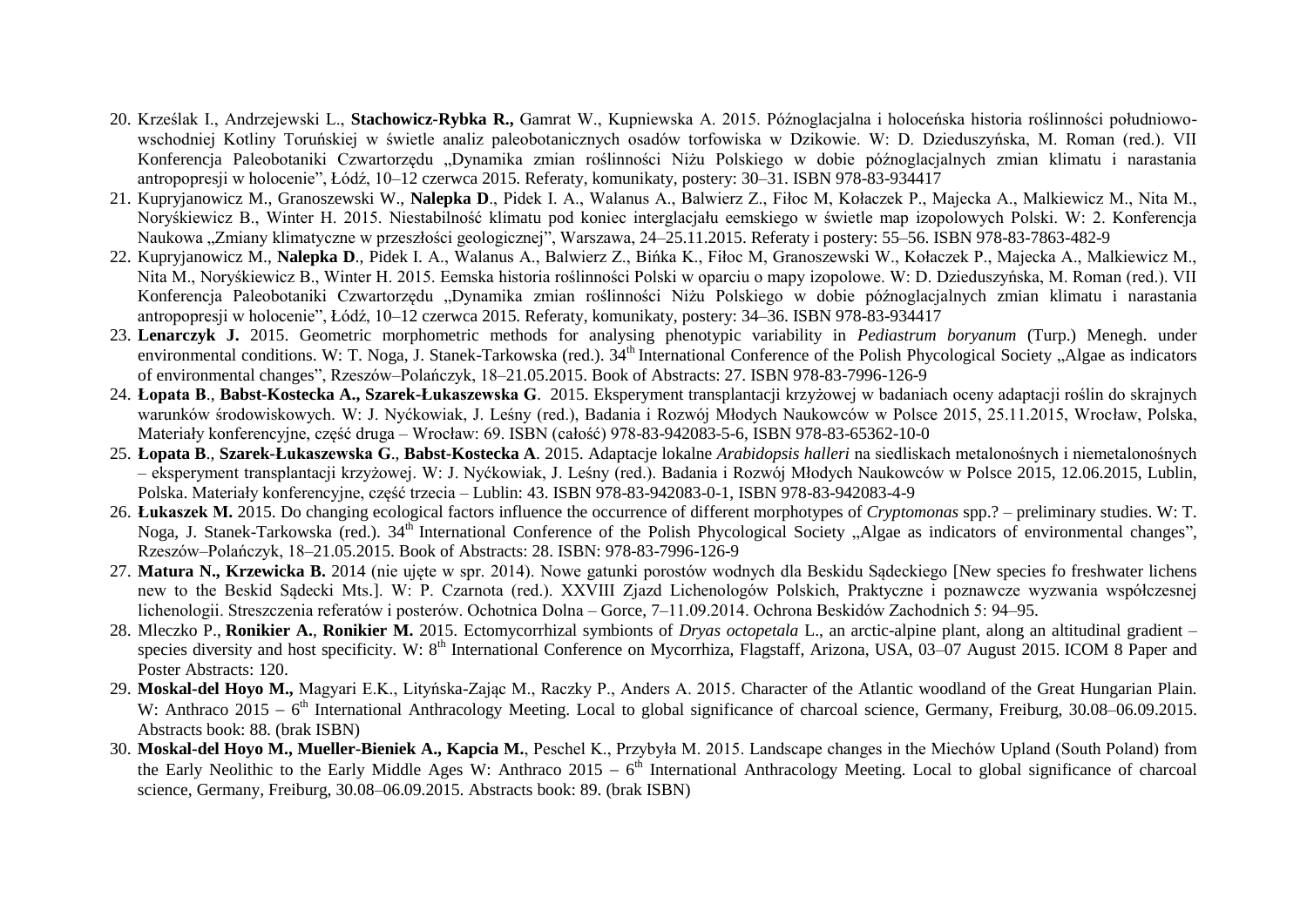- 31. **Moskal-del Hoyo M., Mueller-Bieniek A.,** Lityńska-Zając M., Nowak M. 2015. Wpływ strategii próbkowania obiektów archeologicznych na wyniki badań archeobotanicznych. W: Warsztaty Archeobotaniczne, Kraków, Igołomia, 28–30 września 2015. Streszczenia referatów: 12. (brak ISBN)
- 32. **Moskal-del Hoyo M.**, Niezabitowska-Wiśniewska B., Krąpiec M., Wasylikowa K. 2015. The different uses of wood in cemetery and settlement areas of archaeological sites in Ulów (Tomaszów Lubelski district, East Poland). W: Anthraco 2015 - 6<sup>th</sup> International Anthracology Meeting. Local to global significance of charcoal science, Germany, Freiburg, 30.08–06.09.2015. Abstracts book: 90. (brak ISBN)
- 33. **Moskal-del Hoyo M.,** Rauba-Bukowska A., **Mueller-Bieniek A.,** Lityńska-Zając M., Czekaj-Zastawny A. 2015. Badania domieszki roślinnej w ceramice kultury wstęgowej rytej. W: Warsztaty Archeobotaniczne, Kraków, Igołomia, 28–30 września 2015. Streszczenia referatów: 13. (brak ISBN)
- 34. **Mueller-Bieniek A., Kapcia M., Moskal-del Hoyo M.,** Pyzel J. 2015. Badania [archeobotaniczne](https://pbn.nauka.gov.pl/works/641492) stanowiska Ludwinowo 7. W: Warsztaty Archeobotaniczne, Kraków, Igołomia, 28–30 września 2015. Streszczenia referatów: 14. (brak ISBN)
- 35. **Mueller-Bieniek A., Moskal-del Hoyo M., Kapcia M.,** Pyzel J. 2015. Początki neolitu na Kujawach ingerencja w środowisko czy dopasowanie. W: D. Dzieduszyńska, M. Roman (red.). VII Konferencja Paleobotaniki Czwartorzędu "Dynamika zmian roślinności Niżu Polskiego w dobie późnoglacjalnych zmian klimatu i narastania antropopresji w holocenie", Łódź, 10–12 czerwca 2015. Referaty, komunikaty, postery: 44. ISBN 978-83-934417
- 36. Pidek I. A., **Stachowicz-Rybka R.,** Żarski M. 2015. Nowe spojrzenie paleobotaniczne na stary profil w Ferdynandowie. W: D. Dzieduszyńska, M. Roman (red.). VII Konferencja Paleobotaniki Czwartorzędu "Dynamika zmian roślinności Niżu Polskiego w dobie późnoglacjalnych zmian klimatu i narastania antropopresji w holocenie", Łódź, 10–12 czerwca 2015. Referaty, komunikaty, postery: 58–60. ISBN 978-83-934417
- 37. Przybyła M.S., **Mueller-Bieniek A., Moskal-del Hoyo M.** 2015. Archeobotaniczne badania osady z epoki brązu w Maszkowicach (Karpaty Zachodnie). W: Warsztaty Archeobotaniczne, Kraków, Igołomia, 28–30 września 2015. Streszczenia referatów: 17. (brak ISBN)
- 38. **Slazak B**., Słomka A., Kapusta M., Malik S., Bohdanowicz J., Kuta E., Malec P., Göransson U. 2015. Immunodetection of cyclotides in plant cell, tissues and embryos. W: M. Jaglarz (ed.) Progress in Cell Biology: Mitochondria and Chloroplasts, 29 May 2015, Kraków. Abstract book: 42–43. ISBN 978-83- 7676-214-2
- 39. **Stachowicz-Rybka R.**, Kittel P., Elias S., **Mueller-Bieniek A.**, Muzolf B., Okupny D., Płóciennik M., **Wacnik A.** 2015. Badania archeologiczne oraz analizy środowiskowe pozostałości moczydła z XVI w. w Lutomiersku (województwo łódzkie). W: Warsztaty Archeobotaniczne, Kraków, Igołomia, 28– 30 września 2015. Streszczenia referatów: 22. (brak ISBN)
- 40. **Stachowicz-Rybka R.,** Pidek I.A., Żarski M. 2015. Nowe dane paleoklimatyczne z profilu Ferdynandów 2011 na stanowisku stratotypowym. W: 2. Konferencja Naukowa "Zmiany klimatyczne w przeszłości geologicznej", Warszawa, 24–25.11.2015. Referaty i postery: 74–75. ISBN 978-83-7863-482- $\mathbf Q$
- 41. Sutkowy M., **Lenarczyk J.**, Kłosowski G. 2015. Comparison of culture media for cultivation of *Pediastrum boryanum* microalgae. W: K. Świdnicki (red.).  $4<sup>th</sup>$  Young Scientists Conference World Water Day "Threats, protection and management of water resources", Poznań, Poland, 12–13.03.2015. Book of Abstracts: 105.
- 42. Szczepanek K., Myszkowska D., **Worobiec E.**, Piotrowicz K., Bielec-Bąkowska Z., Ziemianin M. 2015. Daleki transport pyłku Pinaceae w Krakowie w 2013 roku. W: Sympozjum Aerobiologiczne. Pyłek roślin wśród nas – aspekty fenologiczne i zagrożenie alergenami pyłkowymi, Szczecin, 29– 30.05.2015. Streszczenia: 26–28. (brak ISBN)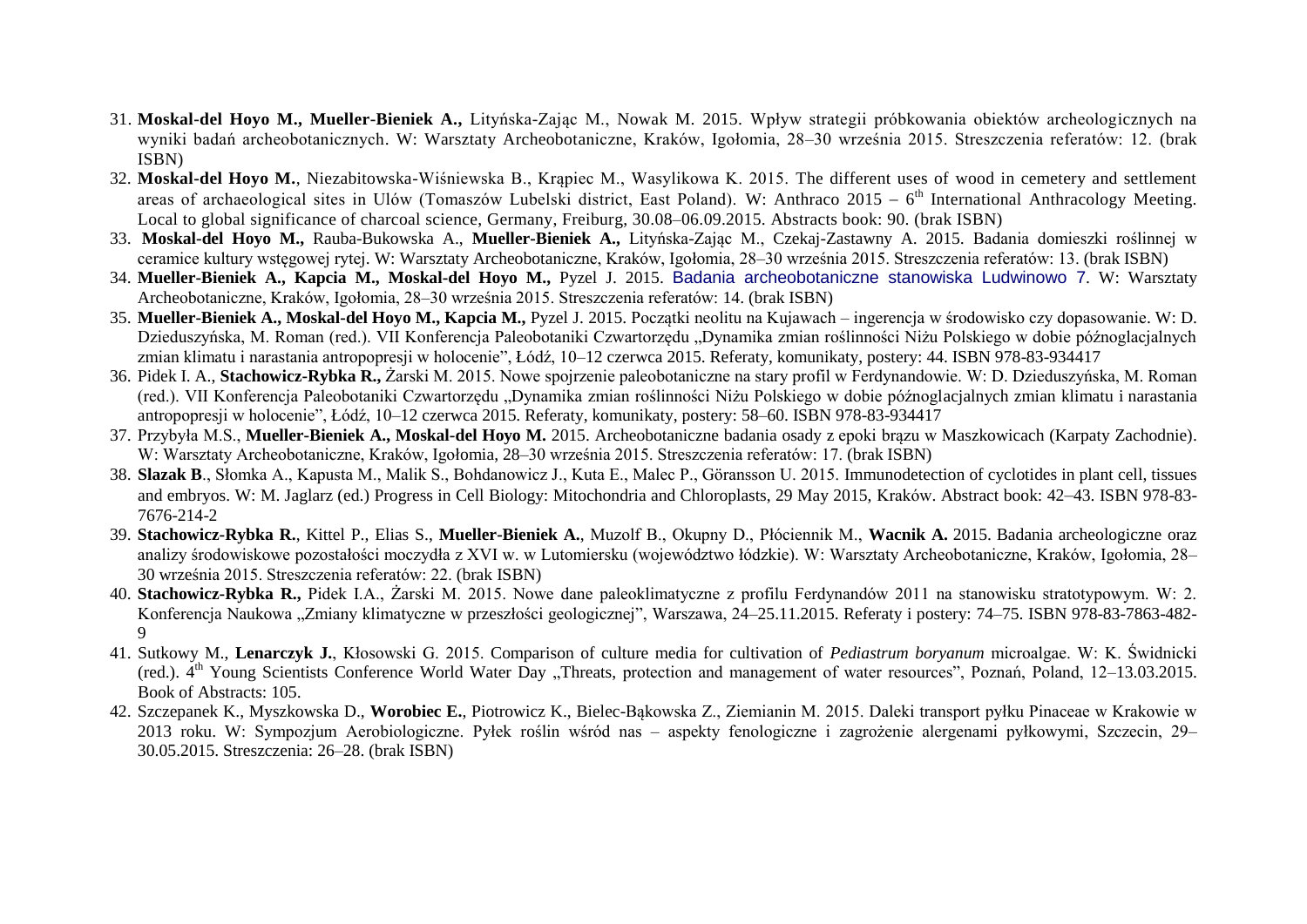- 43. Szulc J., **Worobiec E., Ziaja J**. 2015. Polifazowy kras kopalny Wyżyny Śląsko-Krakowskiej (Multiphase paleokarst of the Silesian-Cracow Upland). W: D. Kicińska, K. Stefaniuk, A. Szynkiewicz (red.). Materiały 49. Sympozjum Speleologicznego, Załęcze Wielkie, 22–25.10.2015. Streszczenia: 118. ISBN 978-83-933874-2-7
- 44. **Ślązak B.**, Kapusta M., Malik S., Bohdanowicz J., Kuta E., Malec P., Göransson U. 2015. Immunolocalization of cyclotides in plant cell, tissue and organs supports their role in plant defense. W: A. Backlund (ed.). 6<sup>th</sup> Nordic Natural Products Conference, Visby, Sweden, 14–16 June 2015. Abstract book: 57.
- 45. Ustrzycka A., Piotrowska N., Tylmann W., Bonk A., Filipiak J., **Wacnik A.,** Hernández-Almeida I., Grosjean M. 2015. Stable isotope record in annually laminated lake sediments from Lake Żabińskie (NE Poland) for the last millennium. W: International Conference "Climate variability and human impacts in Central and Eastern Europe during the last two millennia", Gdańsk, Poland, 17–19.06.2015. Program and Abstracts Book: 48. (brak ISBN)
- 46. **Wacnik A.,** Bonk A., Tylmann W., Grosjean M. 2015. Anthropogenic changes of vegetation over the last millennium in NE Poland; a case study on the varved sediments from Lake Żabińskie. W: International Conference "Climate variability and human impacts in Central and Eastern Europe during the last two millennia" Gdańsk, Poland, 17–19.06.2015. Program and Abstracts Book: 90. (brak ISBN)
- 47. **Wacnik A.,** Bonk A., Tylmann W., Grosjean M. 2015. From forests to the cultural landscape in Masuria (NE Poland): a case study on the varved sediments from Lake Zabińskie. W: 11<sup>th</sup> International Meeting of the Pollen Monitoring Programme, Istanbul, Turkey, 12–16.05.2015. Volume of Abstracts: 38. (brak ISBN)
- 48. **Wilk K.**, Gaya E., **Śliwa L.** 2014 (nie ujęte w spr. 2014). Taksonomiczne zróżnicowanie porostów z rodzaju *Caloplaca* w Boliwii [Taxonomic diversity of lichens of the genus *Caloplaca* in Bolivia]. W: P. Czarnota (red.). XXVIII Zjazd Lichenologów Polskich, Praktyczne i poznawcze wyzwania współczesnej lichenologii. Streszczenia referatów i posterów. Ochotnica Dolna – Gorce, 7–11.09.2014. Ochrona Beskidów Zachodnich 5: 106–107.
- 49. Wołowski K., Wayda M. 2015. Algae from Wołosate peat bog Bieszczady National Park. W: T. Noga, J. Stanek-Tarkowska (red.). 34<sup>th</sup> International Conference of the Polish Phycological Society "Algae as indicators of environmental changes", Rzeszów–Polańczyk, 18–21.05.2015. Book of Abstracts: 41. ISBN: 978-83-7996-126-9
- 50. **Worobiec E.** 2015. Non-pollen palynomorphs from the Miocene sinkholes in the Opole region (SW Poland) and their palaeoenvironmental significance. W: 6<sup>th</sup> Workshop of the NECLIME Working Group on "Taxonomy of Neogene Palynomorphs", Poland, Warsaw, 26–27 November 2015. Book of abstracts: 9. (brak ISBN)
- 51. **Worobiec E.**, Szulc J. 2015. Palinologiczny zapis paleośrodowisk w paleogeńskich i neogeńskich osadach lejów krasowych z okolic Opola. W: 2. Konferencja Naukowa "Zmiany klimatyczne w przeszłości geologicznej", Warszawa, 24–25.11.2015. Referaty i postery: 86–87. ISBN 978-83-7863-482-9
- 52. Zieliński A., **Stachowicz-Rybka R.,** Kowalewski G., Michczyńska D.J., Michczyński A., **Nalepka D**., Korzeń K., Kordowski J. 2015. Model ewolucji jeziora krasowego na podstawie osadów dennych (Niecka Nidziańska). W: D. Dzieduszyńska, M. Roman (red.). VII Konferencja Paleobotaniki Czwartorzędu "Dynamika zmian roślinności Niżu Polskiego w dobie późnoglacjalnych zmian klimatu i narastania antropopresji w holocenie", Łódź, 10– 12 czerwca 2015. Referaty, komunikaty, postery: 68. ISBN 978-83-934417

#### **4. Recenzje**